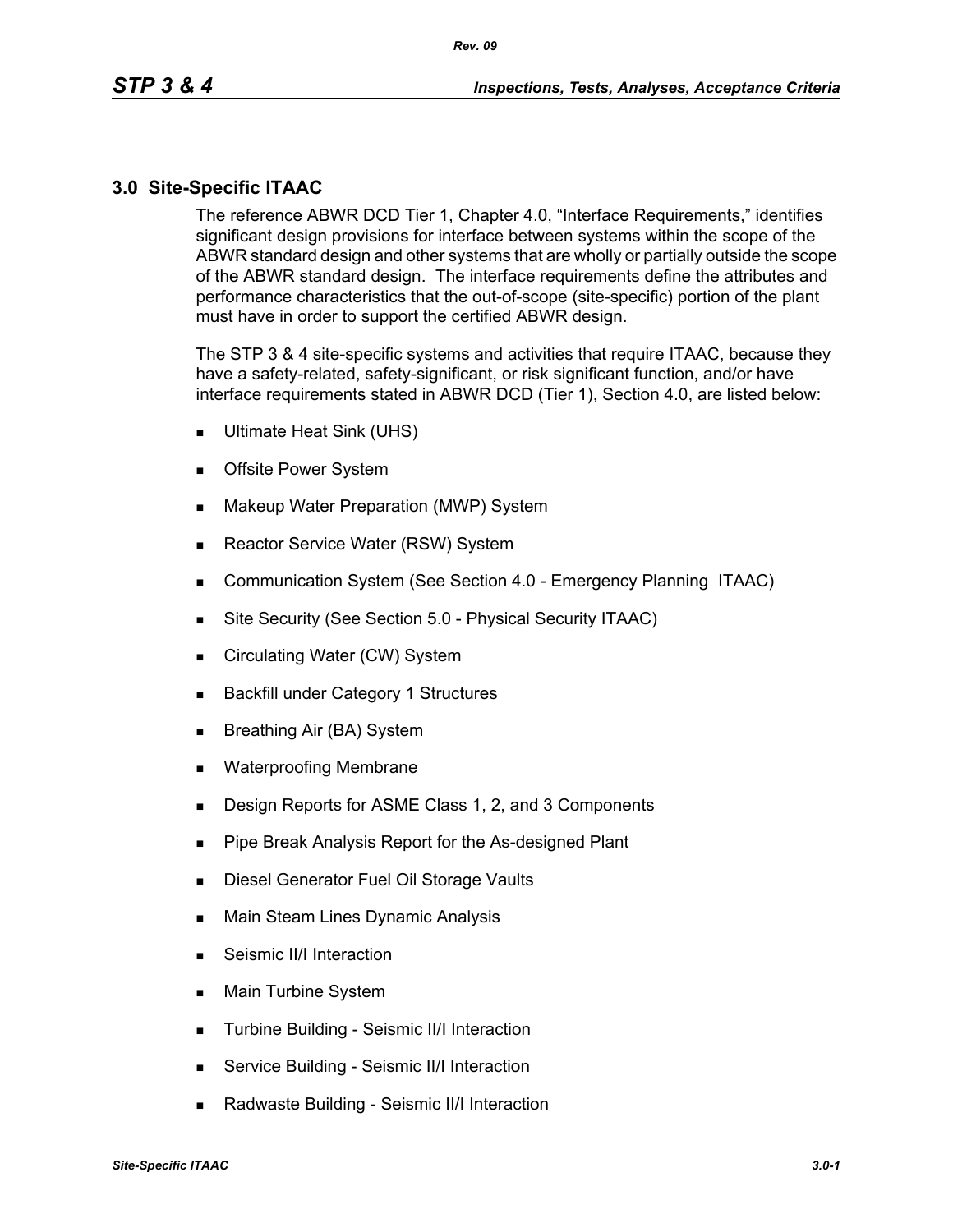- **EXECONTROL Building Annex Seismic II/I Interaction**
- **Reactor Building Design for Hurricane**
- **Control Building Design for Hurricane**
- Reactor Building Stack Category II/I Design for Hurricane
- **Spent Fuel Pool Level Instrumentation**

 $\mathbf{I}$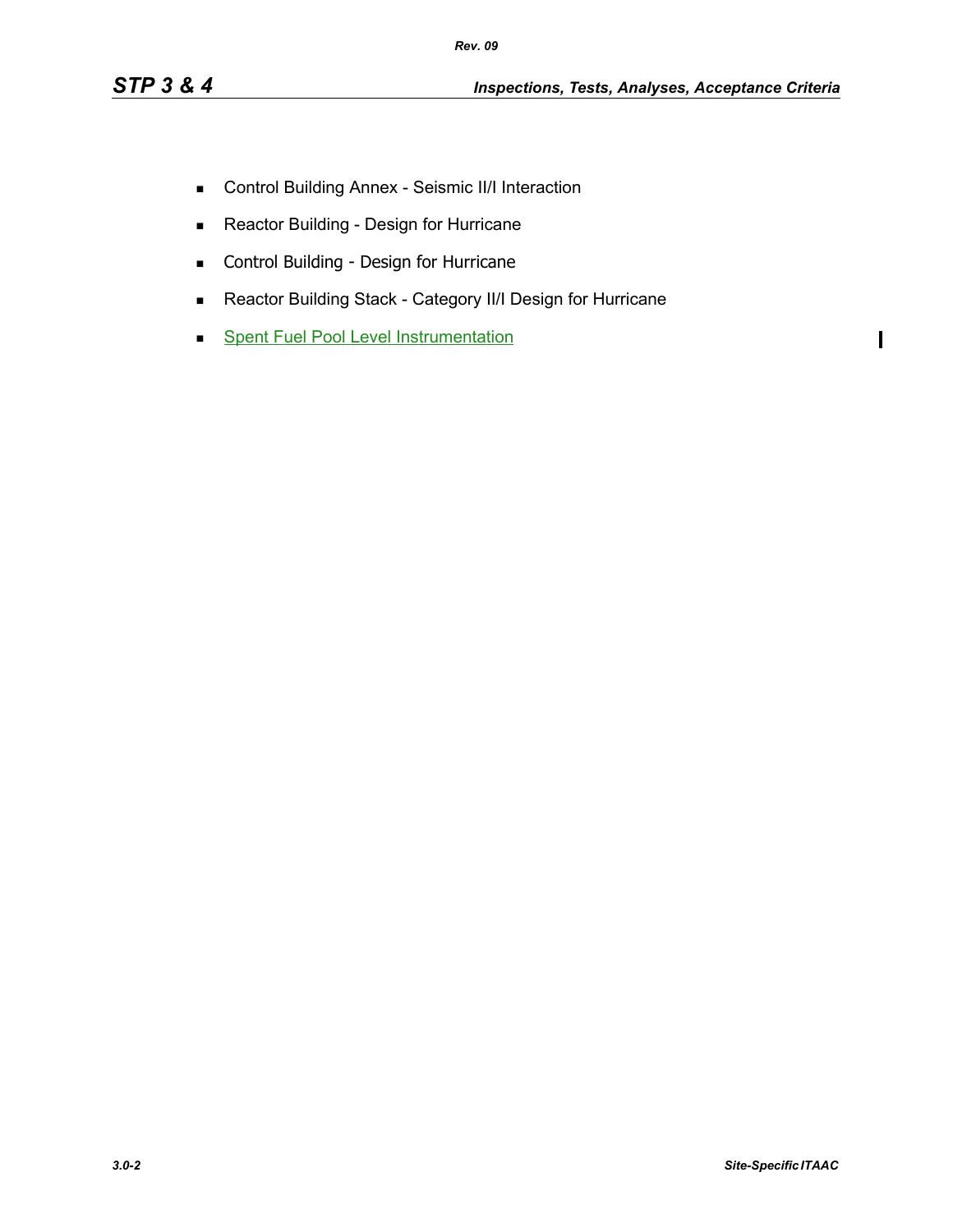| <b>Design Commitment</b>                                                                                                                                                                                                                                                                                                                                                                                                                                                                                           | <b>Inspections, Tests, Analyses</b>                                                                                                                                                                                                                                                                                                                                                                                                                                                                                                              | <b>Acceptance Criteria</b>                                                                                                                                                                                                                                                                                                                                    |
|--------------------------------------------------------------------------------------------------------------------------------------------------------------------------------------------------------------------------------------------------------------------------------------------------------------------------------------------------------------------------------------------------------------------------------------------------------------------------------------------------------------------|--------------------------------------------------------------------------------------------------------------------------------------------------------------------------------------------------------------------------------------------------------------------------------------------------------------------------------------------------------------------------------------------------------------------------------------------------------------------------------------------------------------------------------------------------|---------------------------------------------------------------------------------------------------------------------------------------------------------------------------------------------------------------------------------------------------------------------------------------------------------------------------------------------------------------|
| 1. The basic configuration of the                                                                                                                                                                                                                                                                                                                                                                                                                                                                                  | 1. Inspections of the as-built                                                                                                                                                                                                                                                                                                                                                                                                                                                                                                                   | 1. The as-built UHS conforms with                                                                                                                                                                                                                                                                                                                             |
| UHS is as shown on Figure                                                                                                                                                                                                                                                                                                                                                                                                                                                                                          | system will be conducted.                                                                                                                                                                                                                                                                                                                                                                                                                                                                                                                        | the basic configuration shown                                                                                                                                                                                                                                                                                                                                 |
| $3.0 - 1.$                                                                                                                                                                                                                                                                                                                                                                                                                                                                                                         |                                                                                                                                                                                                                                                                                                                                                                                                                                                                                                                                                  | on Figure 3.0-1.                                                                                                                                                                                                                                                                                                                                              |
| 2. The UHS has sufficient cooling<br>water to supply the RSW<br>system for normal plant<br>operation and to permit safe<br>shutdown and cooldown of the<br>plant and maintain the plant in<br>a safe shutdown condition for<br>for at least 30 days following a<br>design-basis event without<br>makeup water to the UHS.<br>The water level at the end of<br>the 30-day period must still be<br>adequate to provide the<br>required suction head to the<br>RSW pumps when operating<br>at their design flow rate. | 2.(a) An analysis will be performed<br>which shows that the UHS has<br>sufficient volume and surface<br>area to meet the cooling<br>requirements to permit<br>cooldown and maintain the<br>plant in a safe shutdown<br>condition for at least 30 days<br>following design basis<br>accidents without any makeup<br>water to the UHS. The<br>analysis will also show that<br>there is sufficient water level at<br>the end of the 30 days to<br>provide adequate suction<br>head to the RSW pumps when<br>operating at their design flow<br>rate. | $ 2($ a) A report exists which<br>concludes that the UHS is<br>capable of supplying the RSW<br>system for normal plant<br>operation and permit safe<br>shutdown and cooldown of the<br>plant and maintain the plant in<br>safe shutdown condition<br>without makeup for 30 days<br>following a design basis<br>accident.                                      |
|                                                                                                                                                                                                                                                                                                                                                                                                                                                                                                                    | 2.(b) Inspections will be performed<br>of the UHS configuration.                                                                                                                                                                                                                                                                                                                                                                                                                                                                                 | 2.(b)(i) The minimum surface area<br>and capacity of the UHS<br>above the suction lines are<br>34,240 square feet and<br>2,165,500 cubic feet,<br>respectively at the UHS basin<br>low-low level.<br>2.(b)(ii) The centerline elevation of<br>the RSW pump suction lines<br>are at a maximum Elev. 2.44<br>m MSL at the interface with<br>the UHS basin wall. |
| 3.(a) Active safety-related SSCs                                                                                                                                                                                                                                                                                                                                                                                                                                                                                   | 3.(a) Tests will be performed on                                                                                                                                                                                                                                                                                                                                                                                                                                                                                                                 | 3.(a) The test signal exists in only                                                                                                                                                                                                                                                                                                                          |
| within the UHS shall have<br>three divisions powered by<br>their respective Class 1E<br>divisions.                                                                                                                                                                                                                                                                                                                                                                                                                 | the UHS system by providing<br>a test signal to only one Class<br>1E division at a time.                                                                                                                                                                                                                                                                                                                                                                                                                                                         | the Class 1E division under<br>test in the UHS system.                                                                                                                                                                                                                                                                                                        |
| 3.(b) Each division shall be<br>physically separated.                                                                                                                                                                                                                                                                                                                                                                                                                                                              | 3.(b) Inspections of the as-built<br>UHS mechanical configuration<br>shall be performed.                                                                                                                                                                                                                                                                                                                                                                                                                                                         | 3.(b) Each mechanical division of<br>the UHS is physically<br>separated from other<br>mechanical divisions of the<br>UHS system by structural<br>and/or fire barriers.                                                                                                                                                                                        |

# **Table 3.0-1 Ultimate Heat Sink (UHS)**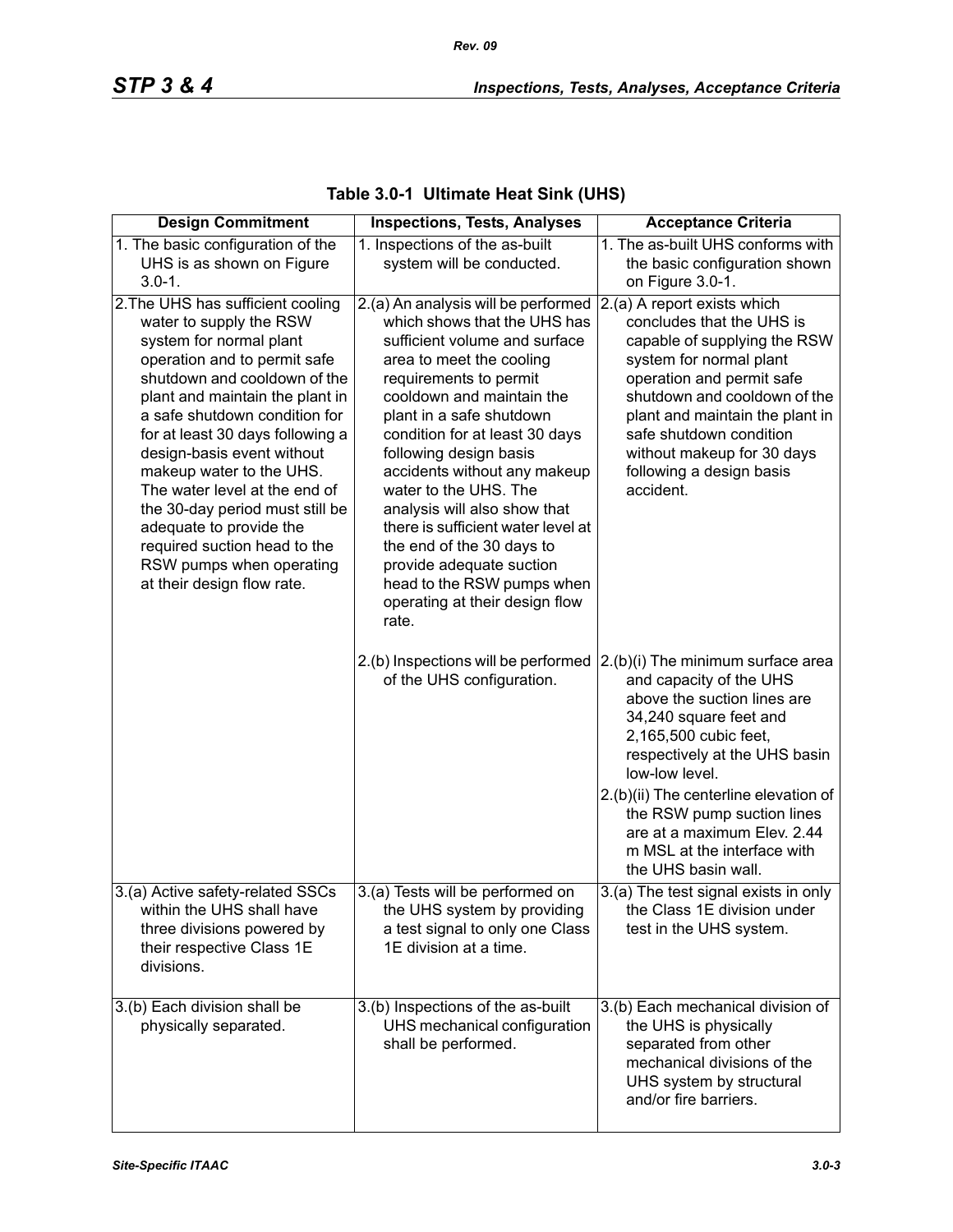| <b>Design Commitment</b>                                                                                                                                                                                                                                                                                                                                                                                                                                                                                                                                                                                                                                                                                                                               | <b>Inspections, Tests, Analyses</b>                                                                                                                                                          | <b>Acceptance Criteria</b>                                                                                                                                                                                                                                                                                                                                                         |
|--------------------------------------------------------------------------------------------------------------------------------------------------------------------------------------------------------------------------------------------------------------------------------------------------------------------------------------------------------------------------------------------------------------------------------------------------------------------------------------------------------------------------------------------------------------------------------------------------------------------------------------------------------------------------------------------------------------------------------------------------------|----------------------------------------------------------------------------------------------------------------------------------------------------------------------------------------------|------------------------------------------------------------------------------------------------------------------------------------------------------------------------------------------------------------------------------------------------------------------------------------------------------------------------------------------------------------------------------------|
| 3.(c) Each division shall be<br>electrically independent of the<br>other divisions and<br>independent of non-Class 1E.                                                                                                                                                                                                                                                                                                                                                                                                                                                                                                                                                                                                                                 | 3.(c) Inspections of the as-built<br>UHS electrical system<br>components shall be<br>performed.                                                                                              | 3.(c) Electrical isolation exists<br>between Class 1E divisions,<br>and between Class 1E<br>divisions and non-Class 1E.                                                                                                                                                                                                                                                            |
| 4. (a) For UHS, Divisions A, B,<br>and C displays and alarms for<br>water level and temperature<br>are provided in the main<br>control room (MCR).                                                                                                                                                                                                                                                                                                                                                                                                                                                                                                                                                                                                     | (a) Inspections will be<br>4.<br>performed on the MCR<br>displays and alarms for the<br>UHS.                                                                                                 | 4. (a) For UHS, Divisions A, B,<br>and C displays and alarms for<br>water level and temperature<br>exist in the MCR.                                                                                                                                                                                                                                                               |
| 4.(b) For UHS, Divisions A and B<br>displays for water level and<br>temperature are provided on<br>the remote shutdown system<br>(RSS) control panel.                                                                                                                                                                                                                                                                                                                                                                                                                                                                                                                                                                                                  | 4.(b) Inspections will be<br>performed on the RSS<br>displays for the UHS on the<br>RSS control panel.                                                                                       | 4.(b) For UHS, Divisions A and B<br>displays for water level and<br>temperature exist on the RSS<br>control panel.                                                                                                                                                                                                                                                                 |
| 5. The UHS Basin, Reactor<br>Service Water Pump House,<br>and UHS Cooling Tower<br>Enclosure are classified as<br>Seismic Category I. These<br>structures are designed and<br>constructed to accommodate<br>the dynamic and static loading<br>conditions associated with the<br>various loads and load<br>combinations which form the<br>structural design basis. The<br>structural design basis loads<br>are those associated with:<br>(1) Natural phenomena-wind,<br>floods, tornadoes (including<br>tornado missiles), hurricanes<br>(including hurricane missiles),<br>earthquakes, rain and snow.<br>(2) Internal events-floods, pipe<br>breaks and missiles.<br>(3) Normal plant operation-live<br>loads, dead loads and<br>temperature effects. | 5.(a) A structural analysis will be<br>performed that reconciles the<br>as-built data with the structural<br>design-basis.<br>5.(b) An inspection of the UHS<br>structure will be performed. | 5.(a) A structural analysis report<br>exists which concludes that<br>the as-built UHS Basin,<br>Reactor Service Water Pump<br>House, and UHS Cooling<br>Tower Enclosure are able to<br>withstand the structural<br>design-basis loads.<br>5.(b) The UHS structure has no<br>unprotected openings that<br>would permit external flooding<br>to penetrate into the UHS<br>structure. |

## **Table 3.0-1 Ultimate Heat Sink (UHS)**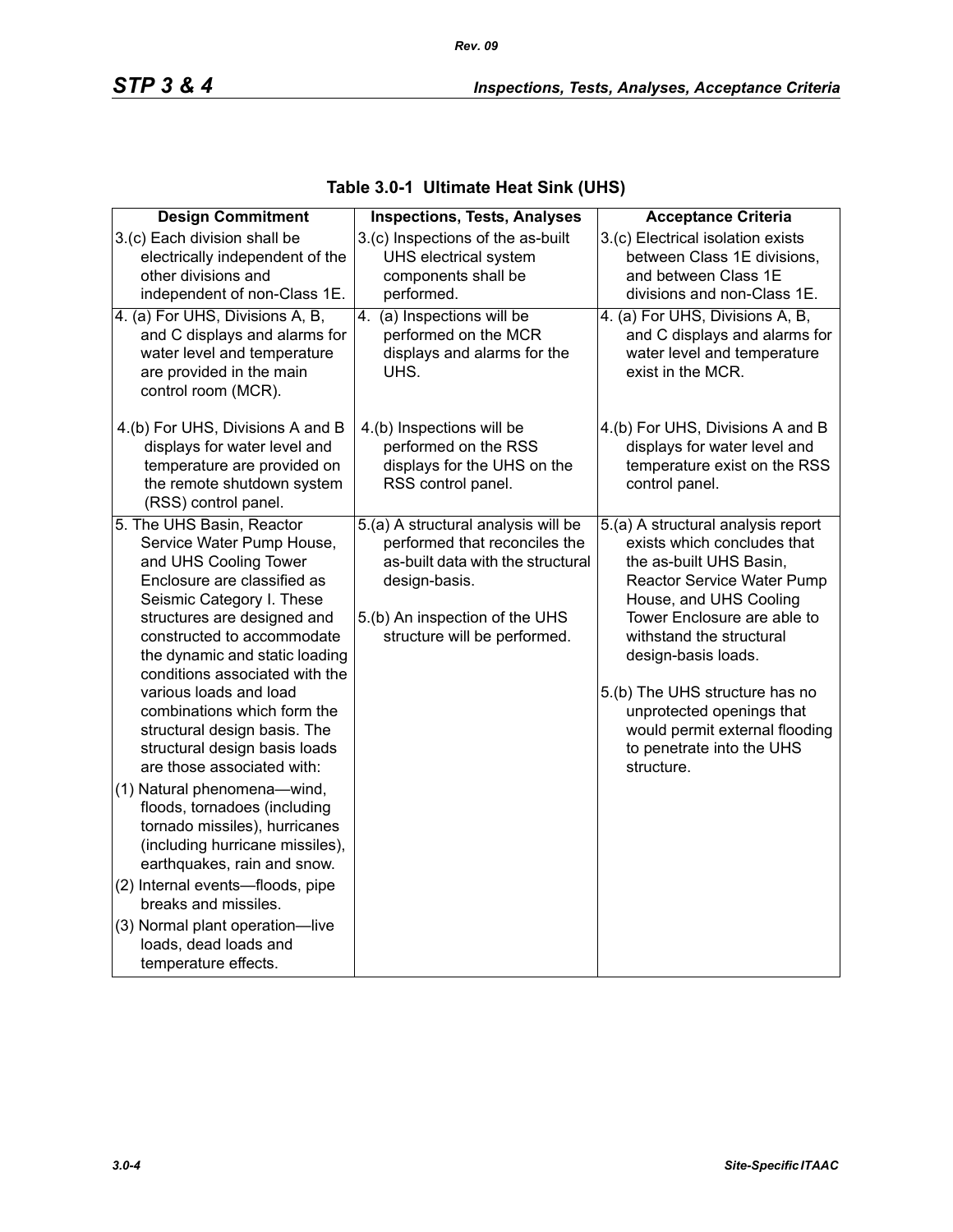| <b>Design Commitment</b>                                                                                                              | <b>Inspections, Tests, Analyses</b>                                                                                                                                            | <b>Acceptance Criteria</b>                                                                                                                                                                                                                                                                                                                  |
|---------------------------------------------------------------------------------------------------------------------------------------|--------------------------------------------------------------------------------------------------------------------------------------------------------------------------------|---------------------------------------------------------------------------------------------------------------------------------------------------------------------------------------------------------------------------------------------------------------------------------------------------------------------------------------------|
| 1. There is redundancy and<br>independence in the offsite<br>power system.                                                            | 1.(a) Inspections of the as-built<br>offsite power supply<br>transmission system will be<br>performed.                                                                         | 1.(a)(i) Two or more offsite<br>transmission circuits exist.<br>(ii) The offsite transmission<br>circuits are separated by a<br>minimum distance of 50 feet<br>(15.24 meters).<br>(iii) The offsite transmission lines<br>do not have a common takeoff<br>structure or use a common<br>structure for support.                               |
|                                                                                                                                       | 1.(b) Tests of the as-built offsite<br>power system will be<br>conducted by providing a test<br>signal in only one offsite<br>power circuit/system at a time.                  | 1.(b) A test signal exists in only<br>the circuit under test.                                                                                                                                                                                                                                                                               |
| 2. Site loads are protected from<br>offsite voltage variations<br>during steady-state operation.                                      | 2. Analyses of the transmission<br>network (TN) voltage<br>variability and steady-state<br>load requirements for as-built<br>SSCs will be performed.                           | 2. A report exists which concludes<br>that voltage variations of the<br>offsite TN during steady-state<br>operation will not cause<br>voltage variations at the loads<br>of more than plus or minus<br>10% of the loads nominal<br>ratings.                                                                                                 |
| 3. Site loads are protected from<br>offsite frequency variations.                                                                     | 3. Analyses of as-built site loads<br>on the TN and TN frequency<br>variability during normal<br>steady-state conditions and<br>periods of instability will be<br>performed.   | 3. A report exists which concludes<br>that the normal steady-state<br>frequency of the offsite TN will<br>be within plus or minus 2 hertz<br>of 60 hertz during recoverable<br>periods of system instability.                                                                                                                               |
| 4. The offsite power system is<br>adequately sized to supply<br>necessary load requirements,<br>during all design operating<br>modes. | 4. Analyses of the as-built 1E<br>divisions and non-Class 1E<br>load groups will be performed<br>to determine their load<br>requirements during all design<br>operating modes. | 4. A report exists which concludes<br>that the offsite transmission<br>circuits from the TN through<br>and including the main<br>step-up power transformers<br>and RATs are sized to supply<br>their load requirements,<br>during all design operating<br>modes, of their respective<br>Class 1E divisions and<br>non-Class 1E load groups. |

| Table 3.0-2 Offsite Power System |  |  |  |
|----------------------------------|--|--|--|
|----------------------------------|--|--|--|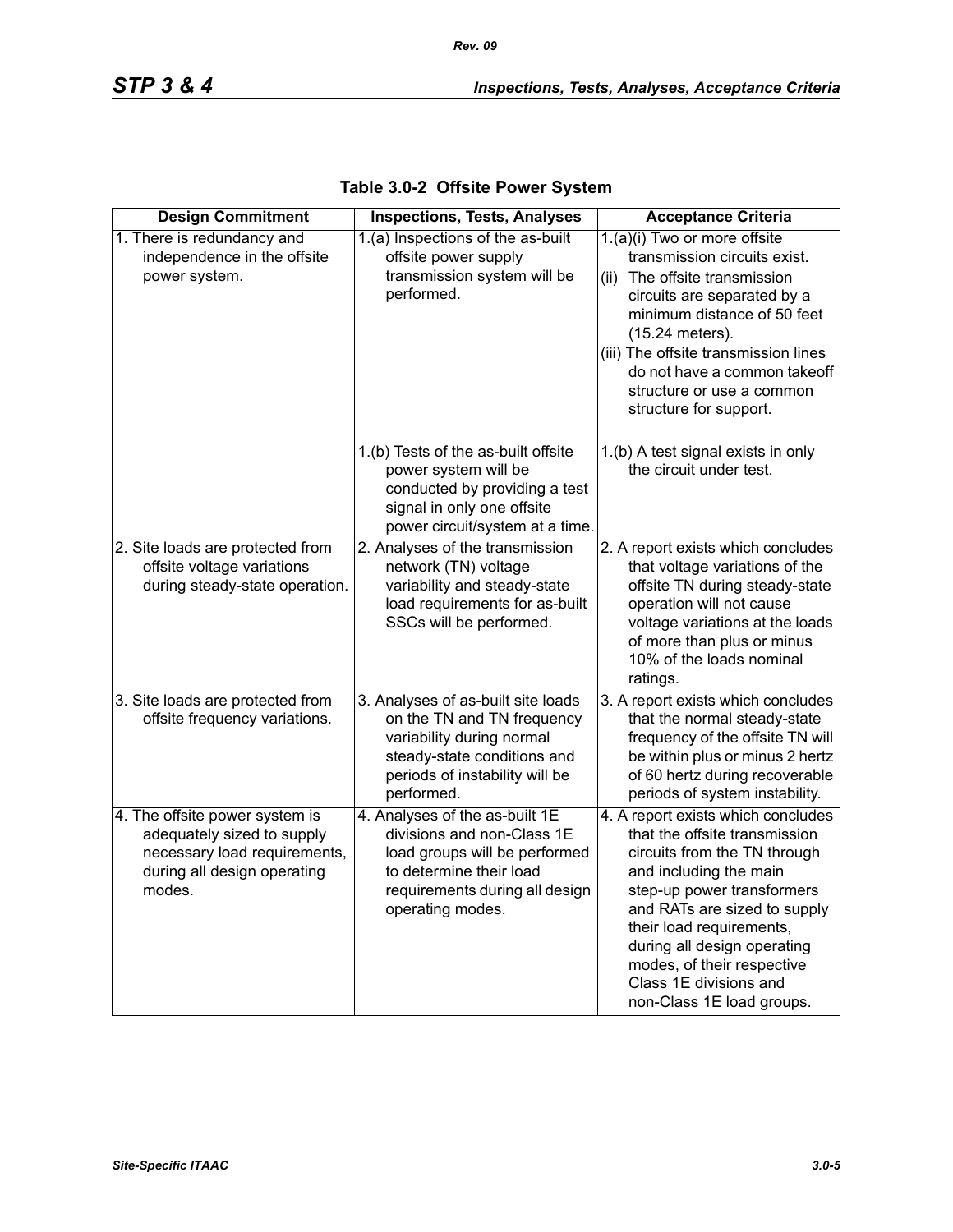| <b>Design Commitment</b>                                                                                                                                          | <b>Inspections, Tests, Analyses</b>                                                                                                                                                         | <b>Acceptance Criteria</b>                                                                                                                                                                                    |
|-------------------------------------------------------------------------------------------------------------------------------------------------------------------|---------------------------------------------------------------------------------------------------------------------------------------------------------------------------------------------|---------------------------------------------------------------------------------------------------------------------------------------------------------------------------------------------------------------|
| 5. The impedance of the offsite<br>power system shall be<br>compatible with the<br>interrupting capability of the<br>plants circuit interrupting<br>devices.      | 5. Analyses of the impedance of<br>the as-built main step-up<br>transformer and RATs will be<br>performed.                                                                                  | 5. A report exists which concludes<br>that the impedance of the<br>main step-up transformer and<br>RATs are compatible with the<br>interrupting capability of the<br>plant's circuit interrupting<br>devices. |
| 6. The offsite transmission power,<br>instrumentation and control<br>circuits for the preferred<br>power are independent from<br>the alternate power.             | 6. Tests of the as-built offsite<br>power, instrumentation, and<br>control system will be<br>conducted by providing a test<br>signal in only one offsite<br>power circuit/system at a time. | 6. A test signal exists in only the<br>circuit under test.                                                                                                                                                    |
| 7. Instrumentation and control<br>system loads shall be<br>compatible with the capacity<br>and capability design<br>requirements of the<br>switchyard DC systems. | 7. Analyses of offsite power<br>control system and<br>instrumentation loads shall be<br>conducted.                                                                                          | 7. A report exists which concludes<br>that the offsite power control<br>system and instrumentation<br>loads are compatible with the<br>capacity and capability of the<br>switchyard DC systems.               |
| 8. Lightning protection and<br>grounding features are<br>provided for the offsite power<br>system.                                                                | 8. Inspections of the as-build<br>offsite power system will be<br>performed.                                                                                                                | 8. Lightning protection and<br>grounding features exist for the<br>offsite power system.                                                                                                                      |
| 9. Measured ground resistance<br>will be one ohm or less.                                                                                                         | 9. Perform tests of ground<br>resistance measurements of the<br>offsite power system (switchyard).                                                                                          | 9. Ground resistance values are<br>one ohm or less.                                                                                                                                                           |

#### **Table 3.0-2 Offsite Power System**

#### **Table 3.0-3 Makeup Water Preparation (MWP) System**

| <b>Design Commitment</b>       | <b>Inspections, Tests, Analyses</b> | <b>Acceptance Criteria</b>      |
|--------------------------------|-------------------------------------|---------------------------------|
| The MWP System supplies        | Inspections of the as-built portion | The as-built MWP System has     |
| makeup water to the Makeup     | of the MWP system that supplies     | features to supply makeup water |
| Water (Purified) (MUWP) System | makeup water to the MUWP            | to the MUWP System.             |
|                                | System will be performed.           |                                 |

## **Table 3.0-4 Potable and Sanitary Water System**

| <b>Design Commitment</b>  | <b>Inspections, Tests, Analyses</b> | <b>Acceptance Criteria</b> |
|---------------------------|-------------------------------------|----------------------------|
| No entry for this system. |                                     |                            |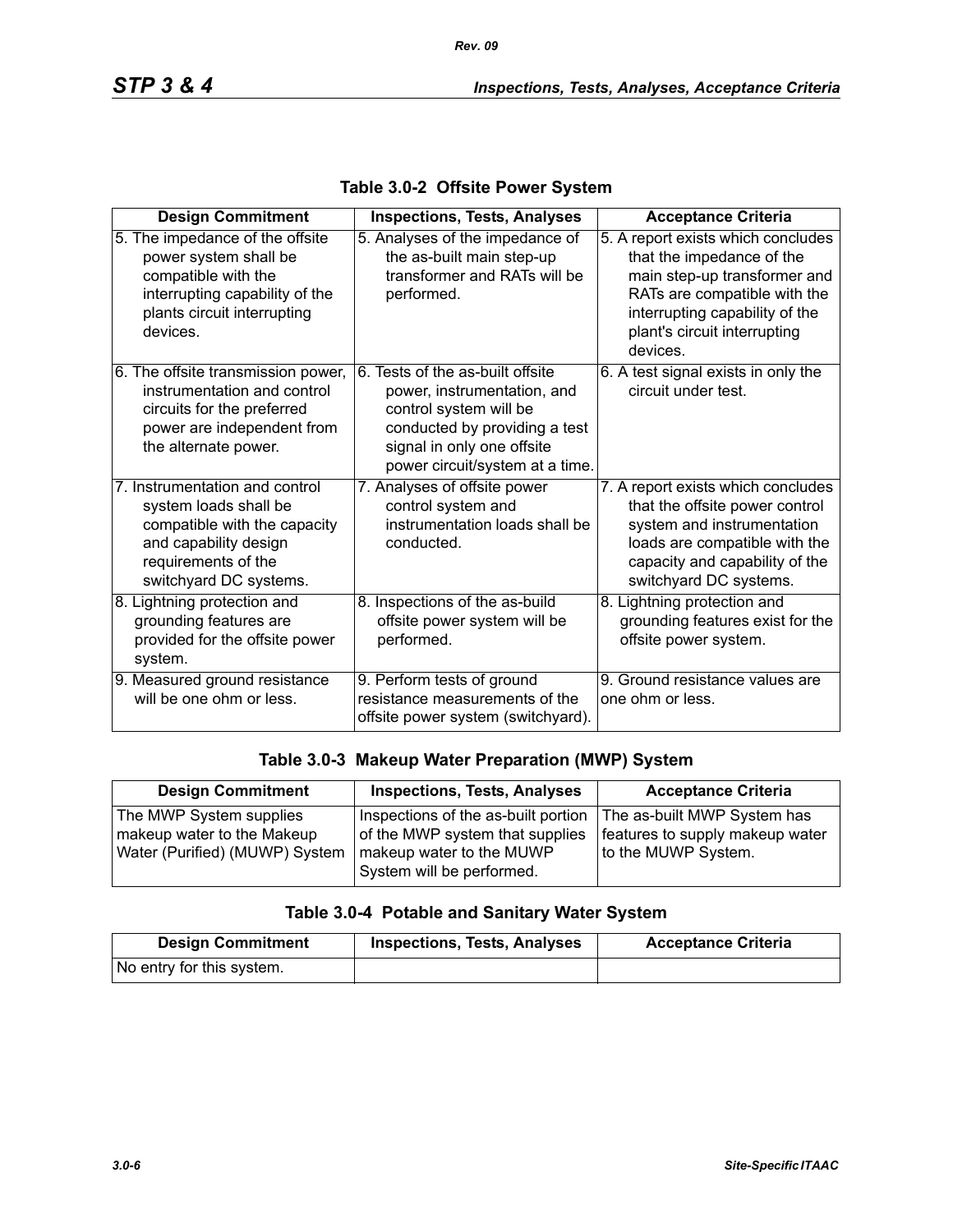*Rev. 09*

| <b>Design Commitment</b>                                                                                                                                          | <b>Inspections, Tests, Analyses</b>                                                                                                 | <b>Acceptance Criteria</b>                                                                                                                                                                           |
|-------------------------------------------------------------------------------------------------------------------------------------------------------------------|-------------------------------------------------------------------------------------------------------------------------------------|------------------------------------------------------------------------------------------------------------------------------------------------------------------------------------------------------|
| 1. The basic configuration of the<br>site-specific RSW is as shown<br>on Figure 3.0-1.                                                                            | 1. Inspections of the as-built<br>system will be conducted.                                                                         | 1. The as-built RSW conforms<br>with the basic configuration<br>shown on Figure 3.0-1.                                                                                                               |
| 2. Each division is sized to prevent<br>flooding greater than 5 meters<br>above the floor level in each<br>RCW heat exchanger room.                               | 2.(a) Tests of the RSW water level<br>switches will be performed<br>using simulated signals.                                        | 2.(a) Upon receipt of the simulated<br>signal, the level switches<br>actuate which close the valves<br>and stop the pumps.                                                                           |
|                                                                                                                                                                   | 2.(b) An analysis of the flooding of<br>each RSW division will be<br>performed.                                                     | 2.(b) A report exists which<br>concludes the internal flooding<br>will not exceed 5 meters in<br>each RCW heat exchanger<br>room.                                                                    |
| 3.(a) Active safety-related SSCs<br>within the RSW shall have<br>three divisions powered by<br>their respective Class 1E<br>divisions.                            | 3.(a) Test will be performed on the<br>RSW system by providing a<br>test signal to only one Class<br>1E division at a time.         | 3.(a) The test signal exists in only<br>the Class 1E division under<br>test in the RSW system.                                                                                                       |
| 3.(b) Each division shall be<br>physically separated.                                                                                                             | 3.(b) Inspections of the as-built<br>RSW mechanical<br>configuration shall be<br>performed.                                         | 3.(b) Each mechanical division of<br>the RSW system is physically<br>separated from other<br>mechanical divisions of the<br>RSW system by a structural<br>boundary with a three-hour fire<br>rating. |
| 3.(c) Each division shall be<br>electrically independent of the<br>other divisions.                                                                               | 3.(c) Inspections of the as-built<br>RSW electrical system<br>components shall be<br>performed.                                     | 3.(c) Electrical isolation exists<br>between Class 1E divisions.                                                                                                                                     |
| 3.(d) Each division shall be<br>capable of removing the<br>design basis heat load of the<br>RSW heat exchangers in that<br>division.                              | 3.(d) An analysis will be performed<br>of the heat removal capability<br>of each RSW division.                                      | 3.(d) A report exists which<br>concludes that each RSW<br>division can remove the<br>design basis heat load as<br>specified in Section 2.11.3 of<br>Tier 1 of the reference ABWR<br>DCD.             |
| 3.(e) Interdivisional flood control<br>shall be provided to preclude<br>flooding in more than one<br>division.                                                    | 3.(e) An inspection will be<br>performed of the structural<br>features separating the RSW<br>divisions.                             | 3.(e) The RSW divisions are<br>separated by walls and<br>water-tight doors.                                                                                                                          |
| 4. On a LOCA and/or LOPP<br>signal, any closed valves for<br>standby heat exchangers are<br>automatically opened and the<br>standby pumps automatically<br>start. | 4. Using simulated LOCA and/or<br>LOPP signals, tests will be<br>performed on standby heat<br>exchanger inlet and outlet<br>valves. | 4. Upon receipt of simulated<br>LOCA and/or LOPP signals,<br>the standby heat exchanger<br>inlet and outlet valves open.<br>The standby pumps start.                                                 |

# **Table 3.0-5 Reactor Service Water System (RSW)**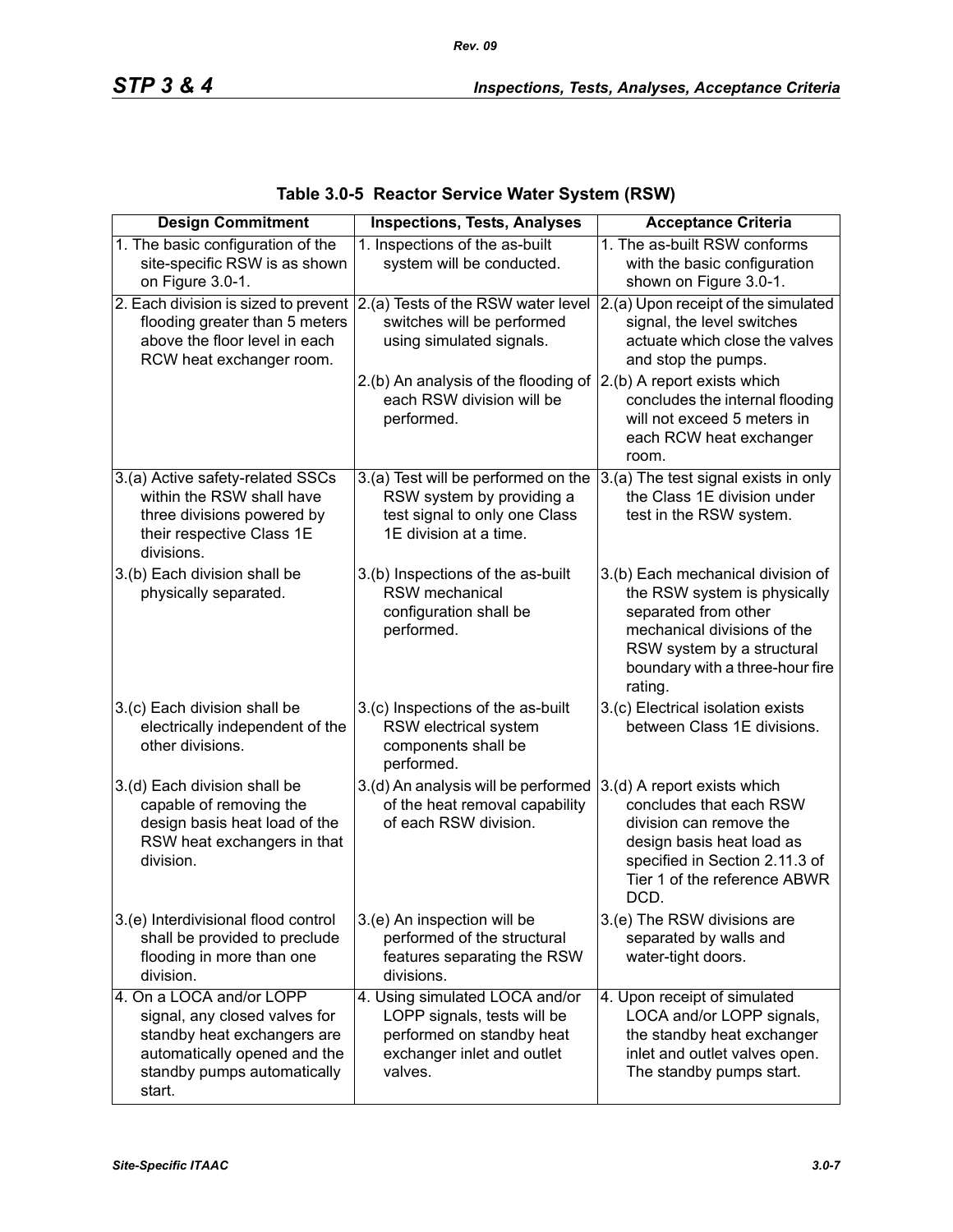| <b>Design Commitment</b>                                                                                                                                                                                                                                             | <b>Inspections, Tests, Analyses</b>                                                                                                                                                                                                                                                                                                                                                                                                                                                                                                                                                                               | <b>Acceptance Criteria</b>                                                                                                                                                                                                            |
|----------------------------------------------------------------------------------------------------------------------------------------------------------------------------------------------------------------------------------------------------------------------|-------------------------------------------------------------------------------------------------------------------------------------------------------------------------------------------------------------------------------------------------------------------------------------------------------------------------------------------------------------------------------------------------------------------------------------------------------------------------------------------------------------------------------------------------------------------------------------------------------------------|---------------------------------------------------------------------------------------------------------------------------------------------------------------------------------------------------------------------------------------|
| 5.(a) For Reactor Service Water<br>(RSW) System Divisions A, B, and<br>C as shown on Figure 3.0-1,<br>displays and controls for pumps,<br>fans and valves, and displays for<br>strainer differential pressure, are<br>provided in the main control room<br>$(MCR)$ . | 5.(a) Inspections will be performed<br>on the MCR displays and controls<br>for the RSW System.                                                                                                                                                                                                                                                                                                                                                                                                                                                                                                                    | 5.(a) For RSW System Divisions<br>A, B, and C as shown on Figure<br>3.0-1, displays and controls for<br>pumps, fans and valves, and<br>displays for strainer differential<br>pressure, exist in the MCR.                              |
| 5.(b) For RSW System Divisions A<br>and B as shown on Figure 3.0-1,<br>displays and controls for pumps,<br>fans and valves and displays for<br>strainer differential pressure, are<br>provided on the Remote<br>Shutdown System (RSS) control<br>panel.              | 5.(b) Inspections will be performed<br>on the RSS displays and controls<br>for the RSW System.                                                                                                                                                                                                                                                                                                                                                                                                                                                                                                                    | 5.(b) For RSW System Divisions A<br>and B as shown on Figure 3.0-1,<br>displays and controls for pumps,<br>fans and valves and displays for<br>strainer differential pressure, exist<br>on the RSS control panel.                     |
| 6. The RSW pumps have<br>sufficient NPSH available at<br>the pumps.                                                                                                                                                                                                  | 6. Inspections, tests and analyses<br>will be performed upon the<br>as-built system. NPSH tests of<br>the pumps will be performed in<br>a test facility. The analyses will<br>consider the effects of:<br>- Pressure losses for pump inlet<br>piping and components.<br>- Suction from the UHS basin with<br>water level at the minimum<br>value.<br>- Maximum pressure drop<br>through the perforated plate<br>installed above the suction line<br>intake.<br>- Design basis fluid temperature<br>$(35^{\circ}C)$ .<br>- UHS basin and corresponding<br>return to the cooling towers at<br>atmospheric pressure. | 6. The available NPSH exceeds<br>the NPSH required by the<br>pumps.                                                                                                                                                                   |
| 7. For RSW System Divisions A,<br>B, and C as shown on Figure<br>3.0-1, the pumps trip and the<br>isolation valves close upon<br>receipt of a signal indicating<br>Control Building or RSW<br>Pump House flooding in that<br>division.                               | 7. Using simulated signals, tests<br>will be performed on the RSW<br>System pumps and valves by<br>providing a test signal in only<br>one Class 1E division at a<br>time.                                                                                                                                                                                                                                                                                                                                                                                                                                         | 7. For RSW System Division A, B,<br>and C as shown on Figure<br>3.0-1, the pumps trip and the<br>isolation valves close upon<br>receipt of a signal indicating<br>Control Building or RSW<br>Pump House flooding in that<br>division. |

# **Table 3.0-5 Reactor Service Water System (RSW)**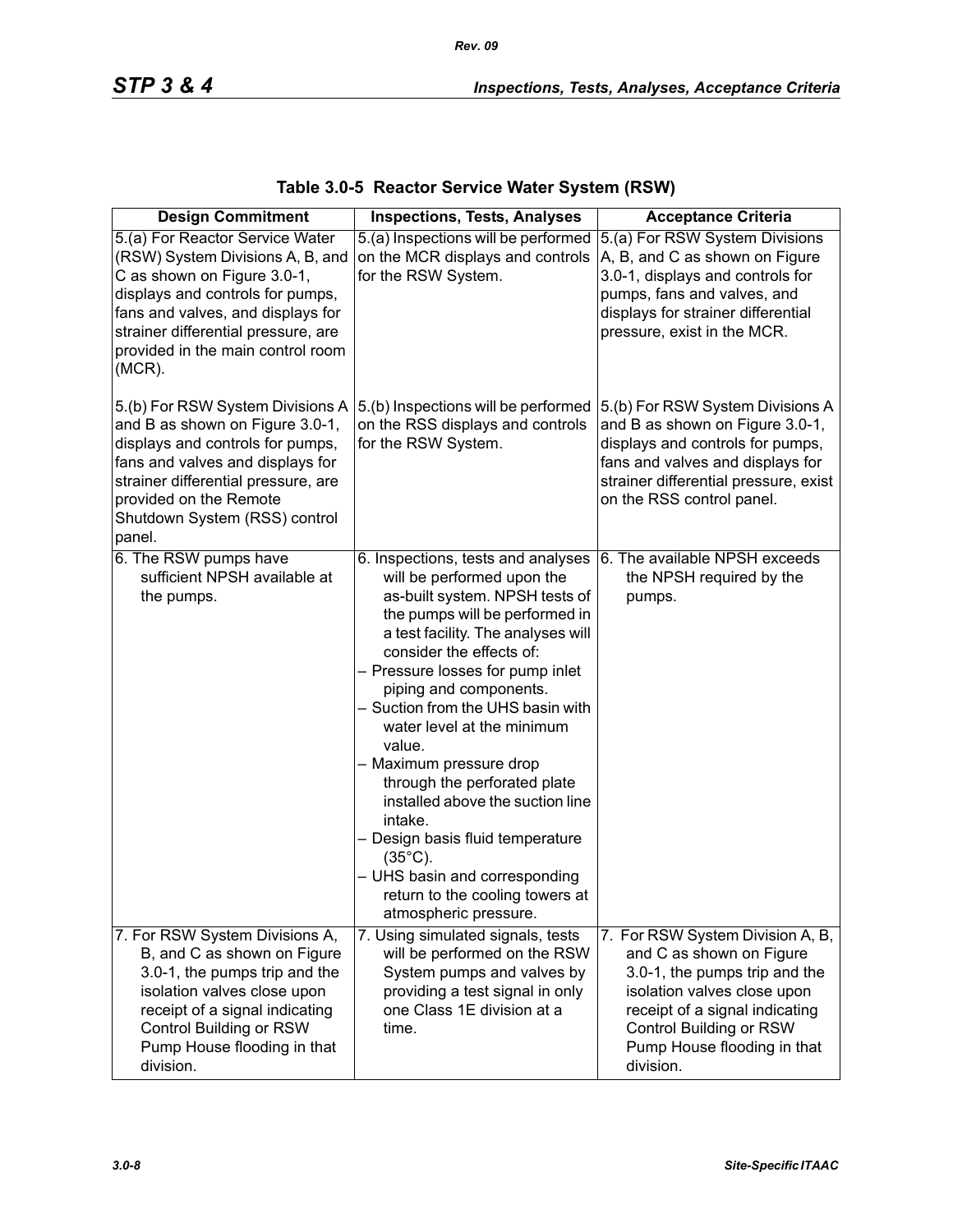| <b>Design Commitment</b>                                                                                                                                                                                                    | <b>Inspections, Tests, Analyses</b>                                                                                 | <b>Acceptance Criteria</b>                                                                                                                                                    |
|-----------------------------------------------------------------------------------------------------------------------------------------------------------------------------------------------------------------------------|---------------------------------------------------------------------------------------------------------------------|-------------------------------------------------------------------------------------------------------------------------------------------------------------------------------|
| 8. The Reactor Service Water<br>Piping Tunnels are classified<br>as Seismic Category I. These<br>tunnels are designed and<br>constructed to accommodate<br>the dynamic and static loading<br>conditions associated with the | 8.(a) A structural analysis will be<br>performed to reconcile as-built<br>data with the structural design<br>basis. | 8.(a) A structural analysis report<br>exists which concludes that<br>the as-built Reactor Service<br>Water Piping Tunnels are able<br>to withstand the design basis<br>loads. |
| various loads and load<br>combinations which form the<br>structural design basis. The<br>structural design basis loads<br>are those associated with:                                                                        | 8.(b) An inspection of the Reactor<br>Service Water Piping Tunnels<br>will be performed.                            | 8.(b) The Reactor Service Water<br>Piping Tunnels have no<br>openings that would permit<br>external flooding from<br>penetrating the tunnels.                                 |
| (1) Natural phenomena - wind,<br>floods, tornadoes (including<br>tornado missiles), hurricanes<br>(including hurricane missiles),<br>earthquakes, rain and snow.                                                            |                                                                                                                     |                                                                                                                                                                               |
| (2) Internal events - floods, pipe<br>breaks and missiles.                                                                                                                                                                  |                                                                                                                     |                                                                                                                                                                               |
| (3) Normal plant operation - live<br>loads, dead loads and<br>temperature effects.                                                                                                                                          |                                                                                                                     |                                                                                                                                                                               |
| 9. The RSW Piping Tunnel and<br>RSW Pump House are<br>protected against external<br>floods by having:                                                                                                                       | 9. Inspection of the as-built<br>structure will be conducted.                                                       | 9.                                                                                                                                                                            |
| Tunnels below design<br>a.<br>basis flood level not<br>penetrating exterior walls<br>of the RSW Pump House<br>and Control Building.                                                                                         |                                                                                                                     | External walls below<br>a.<br>design basis flood level<br>are equal to or greater<br>than 0.6 m thick to prevent<br>groundwater seepage.                                      |
| Penetration seals with<br>$b$ .<br>flood protection features.                                                                                                                                                               |                                                                                                                     | Tunnels below design<br>b.<br>basis flood level do not<br>penetrate exterior walls of<br>the RSW Pump House<br>and Control Building.                                          |
|                                                                                                                                                                                                                             |                                                                                                                     | The penetration seals are<br>C.<br>provided with flood<br>protection features.                                                                                                |

### **Table 3.0-5 Reactor Service Water System (RSW)**

# **Table 3.0-6 Turbine Service Water System (TSW)**

| <b>Design Commitment</b>  | <b>Inspections, Tests, Analyses</b> | <b>Acceptance Criteria</b> |
|---------------------------|-------------------------------------|----------------------------|
| No entry for this system. |                                     |                            |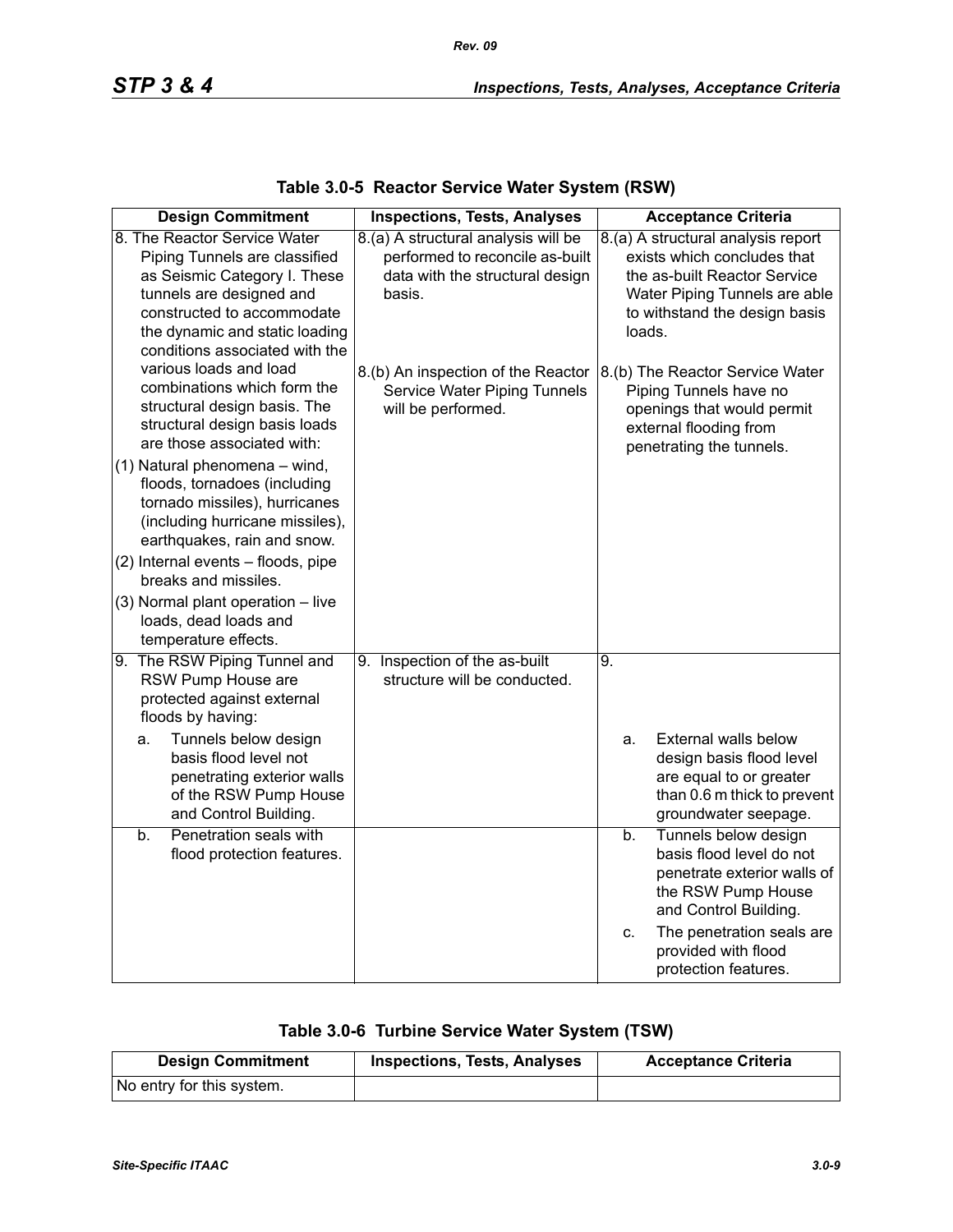### **Table 3.0-7 Communication System**

| <b>Design Commitment</b>                                                          | <b>Inspections, Tests, Analyses</b> | <b>Acceptance Criteria</b> |
|-----------------------------------------------------------------------------------|-------------------------------------|----------------------------|
| See COLA Part 9, Section 4.0,<br>Table 4.0-1, Emergency Planning<br><b>ITAAC.</b> |                                     |                            |

### **Table 3.0-8 Site Security**

| <b>Design Commitment</b>                                                  | <b>Inspections, Tests, Analyses</b> | <b>Acceptance Criteria</b> |
|---------------------------------------------------------------------------|-------------------------------------|----------------------------|
| See COLA Part 9, Section 5.0,<br>Table 5.0-1, Physical Security<br>HTAAC. |                                     |                            |

# **Table 3.0-9 Circulating Water System (CW)**

| <b>Design Commitment</b>                                                                                                                                                                                     | <b>Inspections, Tests, Analyses</b>                                    | <b>Acceptance Criteria</b>                                                                                                                                                          |
|--------------------------------------------------------------------------------------------------------------------------------------------------------------------------------------------------------------|------------------------------------------------------------------------|-------------------------------------------------------------------------------------------------------------------------------------------------------------------------------------|
| The circulating water system<br>pumps are tripped and the<br>discharge valves are closed in the $ $ flood level signals.<br>event of a system isolation signal<br>from the condenser area level<br>switches. | Testing of the as-built CW System<br>will be performed using simulated | The circulating water system<br>pumps are tripped and the<br>discharge valves are closed in the<br>event of a system isolation signal<br>from the condenser area level<br>switches. |

#### **Table 3.0-10 Heating, Ventilating and Air Conditioning System (HVAC)**

| <b>Design Commitment</b>  | <b>Inspections, Tests, Analyses</b> | <b>Acceptance Criteria</b> |
|---------------------------|-------------------------------------|----------------------------|
| No entry for this system. |                                     |                            |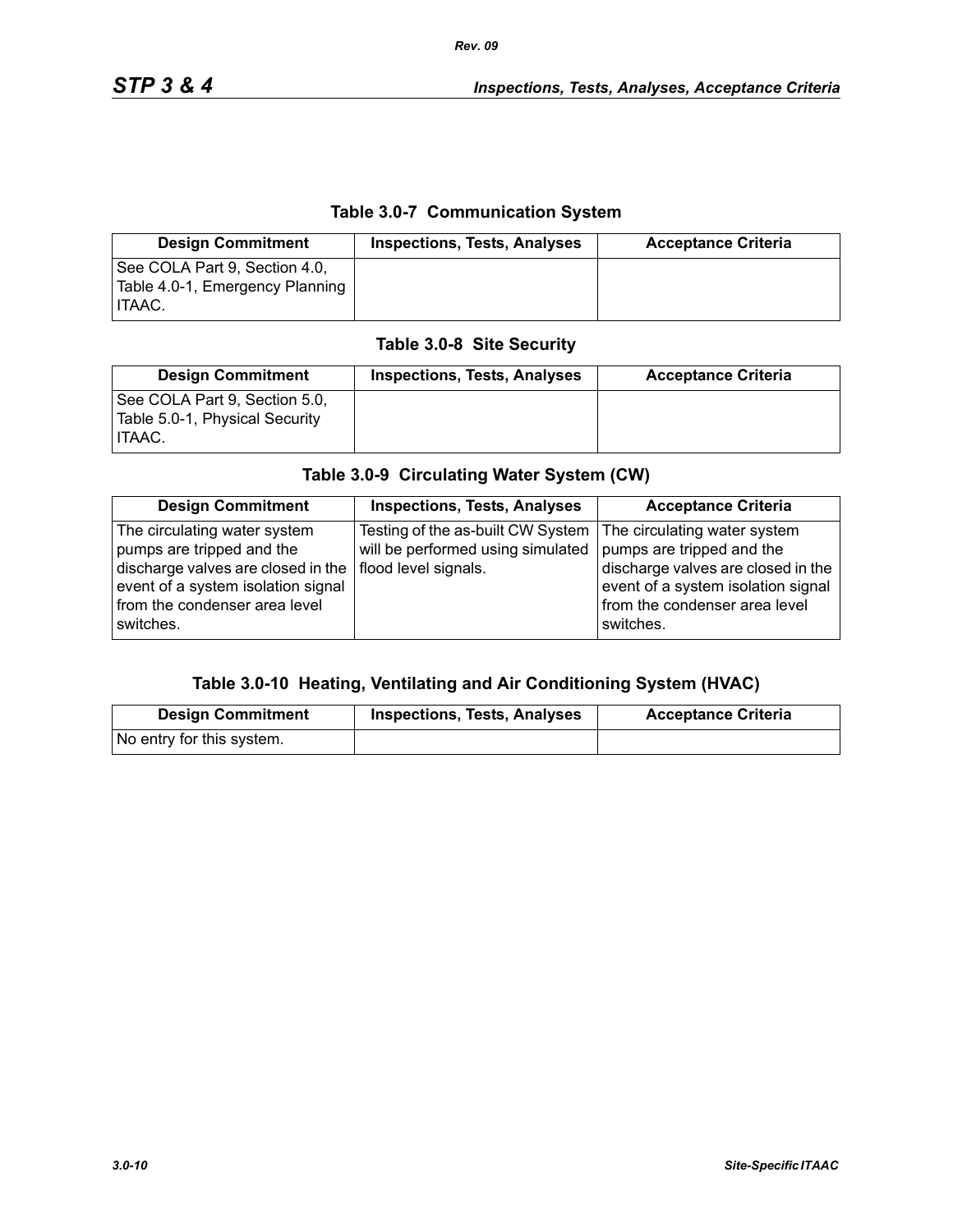|  | Table 3.0-11 Backfill Under Seismic Category I Structures |  |
|--|-----------------------------------------------------------|--|
|--|-----------------------------------------------------------|--|

| <b>Design Commitment</b>                                                                                                                          | <b>Inspections, Tests, Analyses</b>                                                                                                                                                                                                                                                                                                                                                   | <b>Acceptance Criteria</b>                                                                                                                                                                                                                                                                                                                                                                                                   |
|---------------------------------------------------------------------------------------------------------------------------------------------------|---------------------------------------------------------------------------------------------------------------------------------------------------------------------------------------------------------------------------------------------------------------------------------------------------------------------------------------------------------------------------------------|------------------------------------------------------------------------------------------------------------------------------------------------------------------------------------------------------------------------------------------------------------------------------------------------------------------------------------------------------------------------------------------------------------------------------|
| 1. Backfill under Category 1<br>structures is installed to meet<br>a minimum of 95 percent of<br>the Modified Proctor density.                    | 1. Testing will be performed<br>during placement of the<br>backfill materials.                                                                                                                                                                                                                                                                                                        | 1. A report exists that concludes<br>the installed backfill material<br>under Seismic Category I<br>structures meets a minimum<br>of 95 percent of the Modified<br>Proctor density.                                                                                                                                                                                                                                          |
| 2. The shear wave velocity of<br>backfill under Seismic<br>Category I structures meets<br>the value used in the<br>site-specific design analyses. | 2. Field measurements and<br>analyses of shear wave<br>velocity in backfill will be<br>performed when backfill<br>placement is at approximately<br>the elevations corresponding<br>to: (1) half the backfill<br>thickness to be placed below<br>the foundation level, (2) the<br>foundation depth (i.e., base of<br>concrete fill), and (3) the finish<br>grade around the structure. | 2. An engineering report exists<br>that concludes that the shear<br>wave velocity within the<br>backfill material placed under<br>Seismic Category I structures<br>at their foundation depth and<br>below is greater than or equal<br>to 600 feet/second for the<br><b>RSW Tunnels and Diesel</b><br>Generator Fuel Oil Storage<br>Vaults and 470 feet/second<br>for the Diesel Generator Fuel<br>Oil Storage Vault Tunnels. |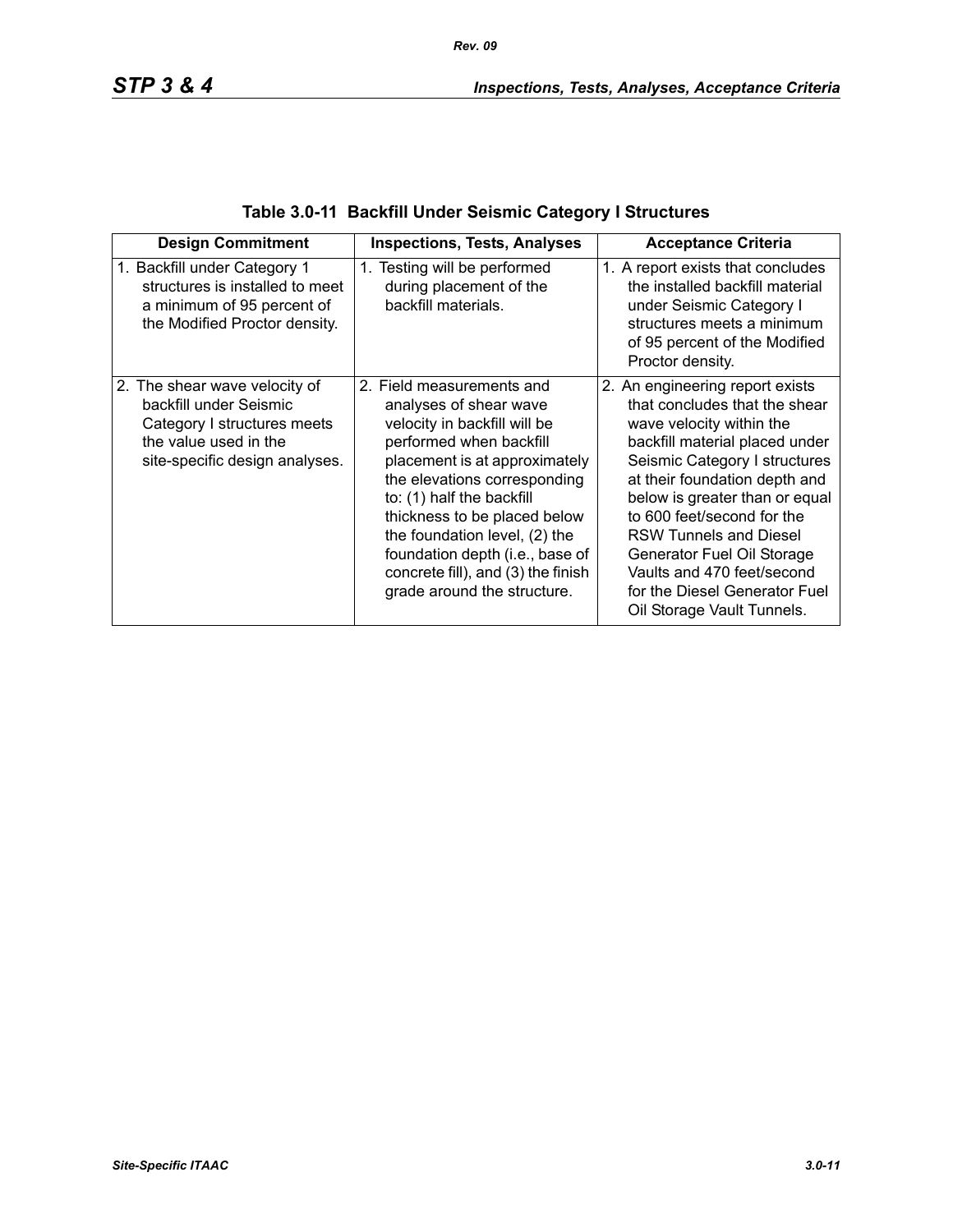# **Table 3.0-11 Backfill Under Seismic Category I Structures**

| <b>Design Commitment</b>                                      | <b>Inspections, Tests, Analyses</b>                     | <b>Acceptance Criteria</b>                                 |
|---------------------------------------------------------------|---------------------------------------------------------|------------------------------------------------------------|
| 3. The engineering properties of<br>backfill to be used under | 3. Laboratory tests, field<br>measurements and analyses | 3. An engineering report exists<br>that concludes that the |
| Seismic Category I structures                                 | of engineering properties of                            | engineering properties of                                  |
| bound the values used in the                                  | the backfill will be performed.                         | backfill to be used under                                  |
| site-specific design analyses.                                |                                                         | Seismic Category I structures                              |
|                                                               | These tests will include:                               | (unit weight, phi angle, shear<br>strength, shear modulus, |
|                                                               | Test:                                                   | shear modulus degradation                                  |
|                                                               | <b>Grain Size Distribution</b>                          | and damping ratio) meet the                                |
|                                                               | Frequency:                                              | values used in the                                         |
|                                                               | 1 per material type per borrow                          | site-specific design analyses.                             |
|                                                               | source                                                  |                                                            |
|                                                               | Test:                                                   |                                                            |
|                                                               | <b>Specific Gravity</b>                                 |                                                            |
|                                                               | Frequency:                                              |                                                            |
|                                                               | 1 per material type per borrow<br>source                |                                                            |
|                                                               |                                                         |                                                            |
|                                                               | Test:                                                   |                                                            |
|                                                               | <b>Modified Proctor</b>                                 |                                                            |
|                                                               | Frequency:<br>1 per material type per borrow            |                                                            |
|                                                               | source                                                  |                                                            |
|                                                               |                                                         |                                                            |
|                                                               | Test:<br><b>Drained Triaxial Shear</b>                  |                                                            |
|                                                               | Frequency:                                              |                                                            |
|                                                               | 1 per material type per borrow                          |                                                            |
|                                                               | source                                                  |                                                            |
|                                                               | Test:                                                   |                                                            |
|                                                               | Consolidation                                           |                                                            |
|                                                               | Frequency:                                              |                                                            |
|                                                               | 1 per material type per borrow                          |                                                            |
|                                                               | source                                                  |                                                            |
|                                                               | Test:                                                   |                                                            |
|                                                               | <b>Resonant Column/Torsional</b>                        |                                                            |
|                                                               | Shear<br>Frequency:                                     |                                                            |
|                                                               | 1 per material type per borrow                          |                                                            |
|                                                               | source                                                  |                                                            |
|                                                               |                                                         |                                                            |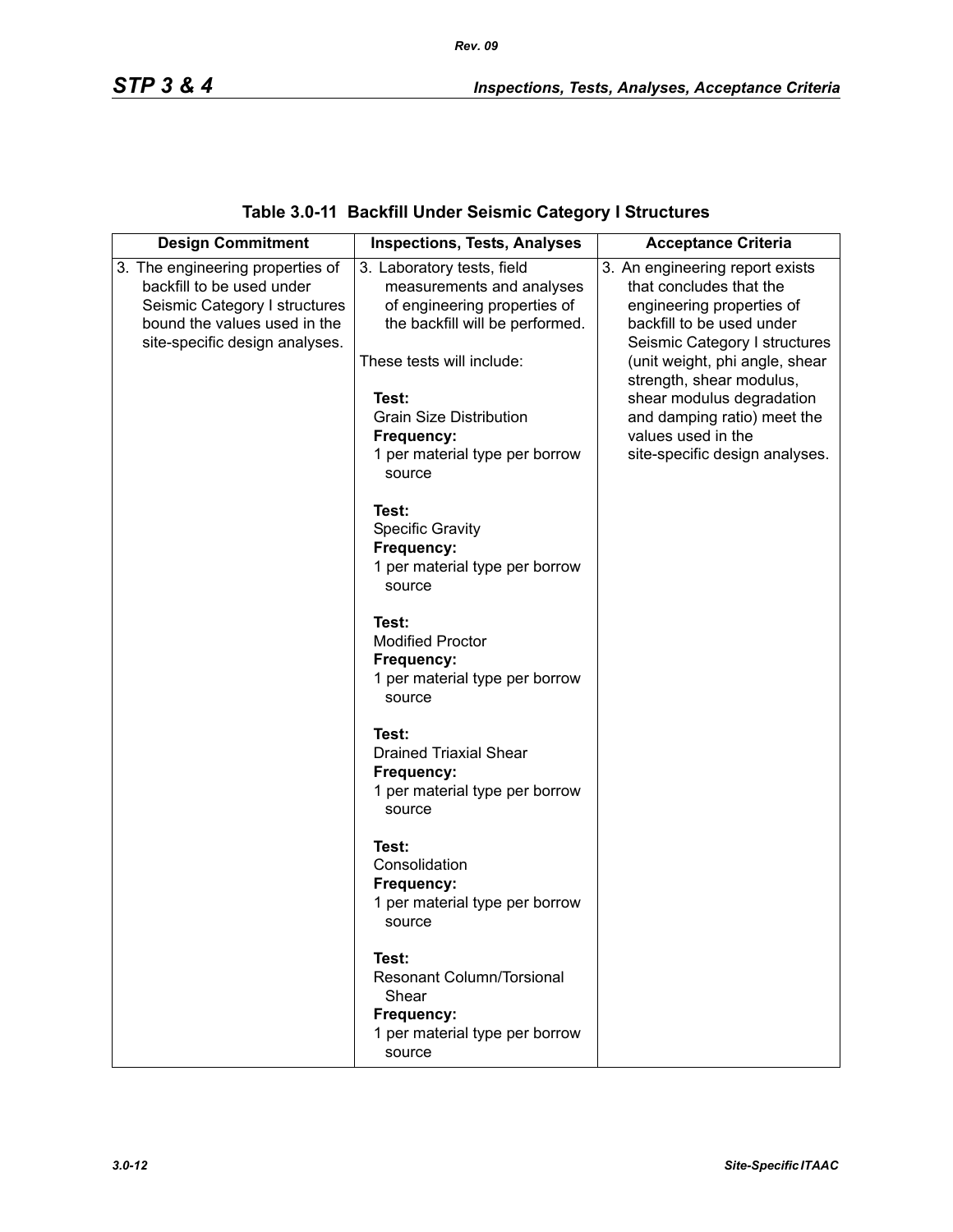| <b>Design Commitment</b>                                                                                                                                               | <b>Inspections, Tests, Analyses</b>                                                                                                            | <b>Acceptance Criteria</b>                                                                                                                              |
|------------------------------------------------------------------------------------------------------------------------------------------------------------------------|------------------------------------------------------------------------------------------------------------------------------------------------|---------------------------------------------------------------------------------------------------------------------------------------------------------|
| 1. The basic configuration of the<br>BAS is as shown on Figure<br>$3.0 - 2.$                                                                                           | 1. Inspections of the as-built<br>system will be conducted.                                                                                    | 1. The as-built BAS conforms with<br>the basic configuration shown<br>on Figure 3.0-2.                                                                  |
| 2. The ASME Code components<br>of the BA System retain their<br>pressure boundary integrity<br>under internal pressures that<br>will be experienced during<br>service. | 2. A pressure test will be<br>conducted on those Code<br>components of the BA<br>System required to be<br>pressure tested by the ASME<br>Code. | 2. The results of the pressure test<br>of the ASME Code<br>components of the BA<br>System conform with the<br>requirements in ASME Code<br>Section III. |

# **Table 3.0-12 Breathing Air System (BA)**

|  |  | Table 3.0-13 Waterproofing Membrane |
|--|--|-------------------------------------|
|  |  |                                     |

| <b>Design Commitment</b>                                                                                                  | <b>Inspections, Tests, Analyses</b>                                                                                                                                                                                                                                                                                            | <b>Acceptance Criteria</b>                                                                                                                                                                                        |
|---------------------------------------------------------------------------------------------------------------------------|--------------------------------------------------------------------------------------------------------------------------------------------------------------------------------------------------------------------------------------------------------------------------------------------------------------------------------|-------------------------------------------------------------------------------------------------------------------------------------------------------------------------------------------------------------------|
| The static friction coefficient to<br>resist sliding beneath the basemat<br>of Category I structures is at least<br>0.75. | Type testing will be performed on<br>a membrane of the material and<br>thickness specified for the<br>waterproof system to determine<br>the minimum static coefficient of<br>friction of the type of material<br>used in the mudmat-<br>waterproofing-mudmat interface<br>beneath the basemats of the<br>Category I structures | A report exists and documents<br>that the waterproof system<br>(mudmat-waterproofing-mudmat<br>interface) has a coefficient of<br>static friction of at least 0.75 to<br>support the analysis against<br>sliding. |

# **Table 3.0-14 Design Reports for ASME Class 1, 2, and 3 Components**

| <b>Design Commitment</b>                                                                                                                        | <b>Inspections, Tests, Analyses</b>                                                                   | <b>Acceptance Criteria</b>                                                                                                                                                                                                                                                                                                                                                                                                                                       |
|-------------------------------------------------------------------------------------------------------------------------------------------------|-------------------------------------------------------------------------------------------------------|------------------------------------------------------------------------------------------------------------------------------------------------------------------------------------------------------------------------------------------------------------------------------------------------------------------------------------------------------------------------------------------------------------------------------------------------------------------|
| ASME Class 1, 2 and 3<br>components are designed in<br>accordance with ASME Section III<br>requirements and seismic<br>Category I requirements. | Inspections of ASME Code<br>Design Reports (NCA-3550) and<br>required documents will be<br>conducted. | <b>ASME Code Design Reports</b><br>(NCA-3550) (certified when<br>required by the ASME Code)<br>exist and conclude that the<br>design of each ASME Class 1, 2<br>and 3 component complies with<br>the requirements of the ASME<br>Code, Section III, including for<br>those stresses and loads related<br>to fatigue (including<br>environmental effects on fatigue<br>for Class 1 carbon steel piping),<br>thermal expansion, seismic, and<br>load combinations. |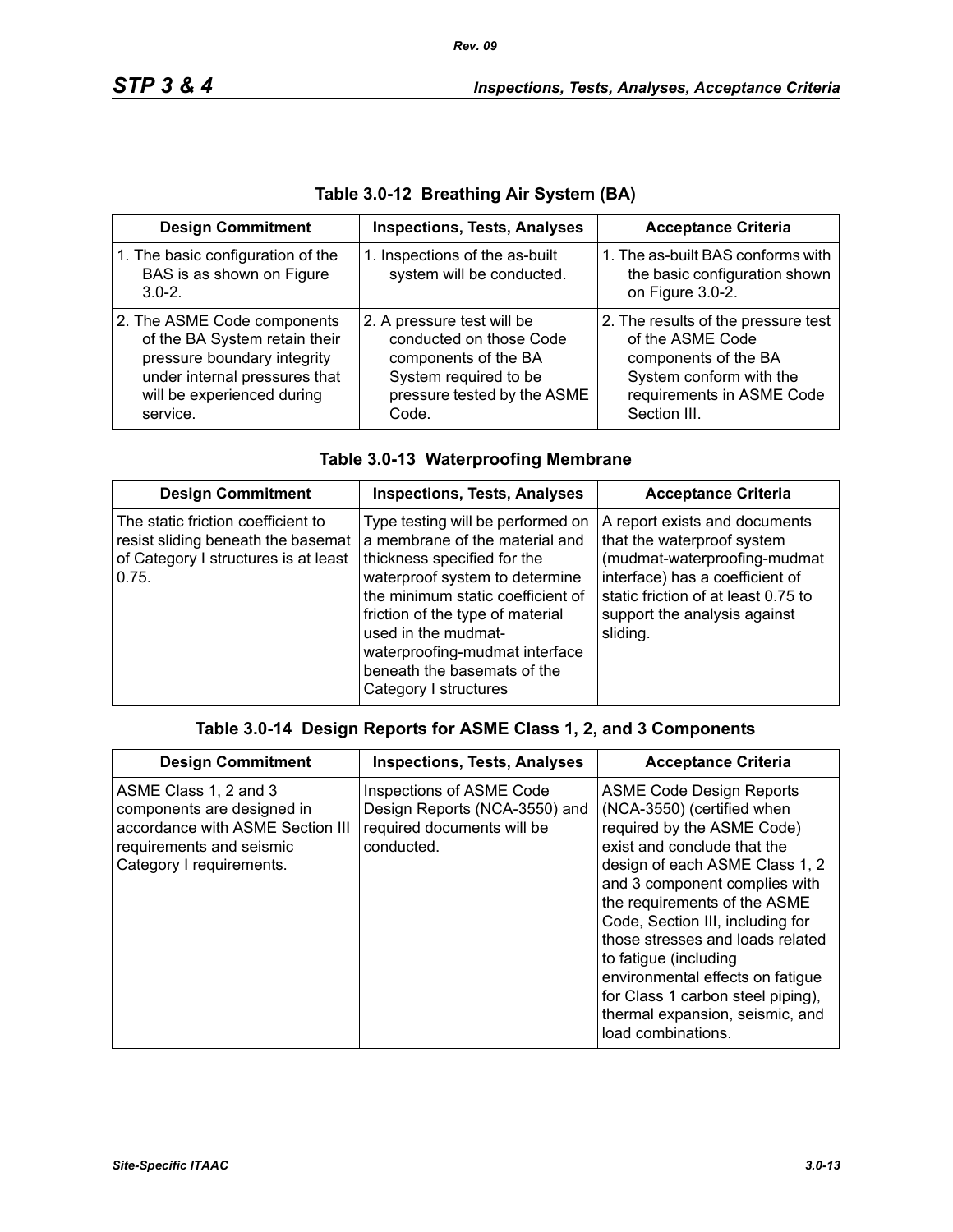| <b>Design Commitment</b>                                                                                                                        | <b>Inspections, Tests, Analyses</b>                                                                                                        | <b>Acceptance Criteria</b>                                                                                                                                                                                    |
|-------------------------------------------------------------------------------------------------------------------------------------------------|--------------------------------------------------------------------------------------------------------------------------------------------|---------------------------------------------------------------------------------------------------------------------------------------------------------------------------------------------------------------|
| 1. Settlement of structures<br>measured three (3) months<br>prior to fuel load shall be less<br>than the values in the<br>acceptance criterion. | 1. Field measurements of actual<br>settlement of Seismic<br>Category I structures will be<br>taken three (3) months prior to<br>fuel load. | Maximum allowable tilt<br>(defined as the differential<br>settlement between two edges<br>on the centerline axes of a<br>structure divided by the lateral<br>dimension between these two<br>points) is 1/600. |

**Table 3.0-15 Settlement**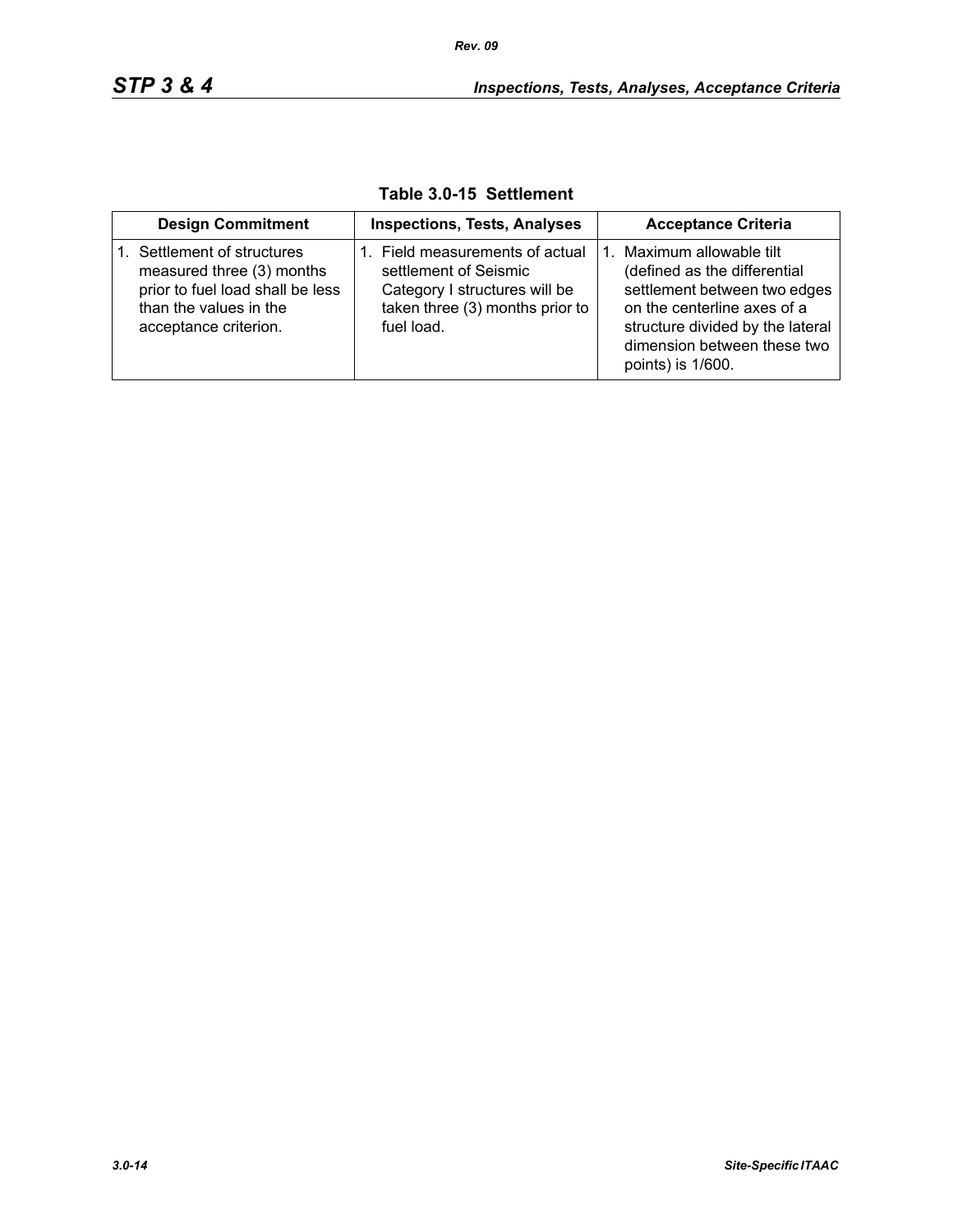| <b>Design Commitment</b>                                                                                                                                                                                                                                                                                                                                                                                       | <b>Inspections, Tests,</b><br><b>Analyses</b>                                                                                                                                                                                                                                                                                                                                                                                                 | <b>Acceptance Criteria</b>                                                                                                                                                                                                                                                                                                                                                                                       |
|----------------------------------------------------------------------------------------------------------------------------------------------------------------------------------------------------------------------------------------------------------------------------------------------------------------------------------------------------------------------------------------------------------------|-----------------------------------------------------------------------------------------------------------------------------------------------------------------------------------------------------------------------------------------------------------------------------------------------------------------------------------------------------------------------------------------------------------------------------------------------|------------------------------------------------------------------------------------------------------------------------------------------------------------------------------------------------------------------------------------------------------------------------------------------------------------------------------------------------------------------------------------------------------------------|
| Systems, structures, and<br>components, that are<br>required to be functional<br>during and following an SSE,<br>shall be protected against or<br>qualified to withstand the<br>dynamic and environmental<br>effects associated with<br>postulated failures in<br>Seismic Category I and NNS<br>piping systems. Each<br>postulated piping failure<br>shall be documented in the<br>Pipe Break Analysis Report. | Inspections of the Pipe<br><b>Break Analysis Report will</b><br>be conducted. Pipe break<br>events involving high-energy<br>piping systems are analyzed<br>for the effects of pipe whip,<br>jet impingement, flooding,<br>room pressurization, and<br>other temperature effects.<br>Pipe break events involving<br>moderate-energy piping<br>systems are analyzed for<br>wetting from spray, flooding,<br>and other environmental<br>effects. | A Pipe Break Analysis<br>Report exists for the<br>as-designed plant and<br>concludes that for each<br>postulated piping failure, the<br>reactor can be shut down<br>safely and maintained in a<br>safe, cold shutdown<br>condition without offsite<br>power. The report<br>documents the analysis to<br>determine where protection<br>features are necessary to<br>mitigate the consequences<br>of a pipe break. |

# **Table 3.0-16 Pipe Break Analysis Report for the As-designed Plant**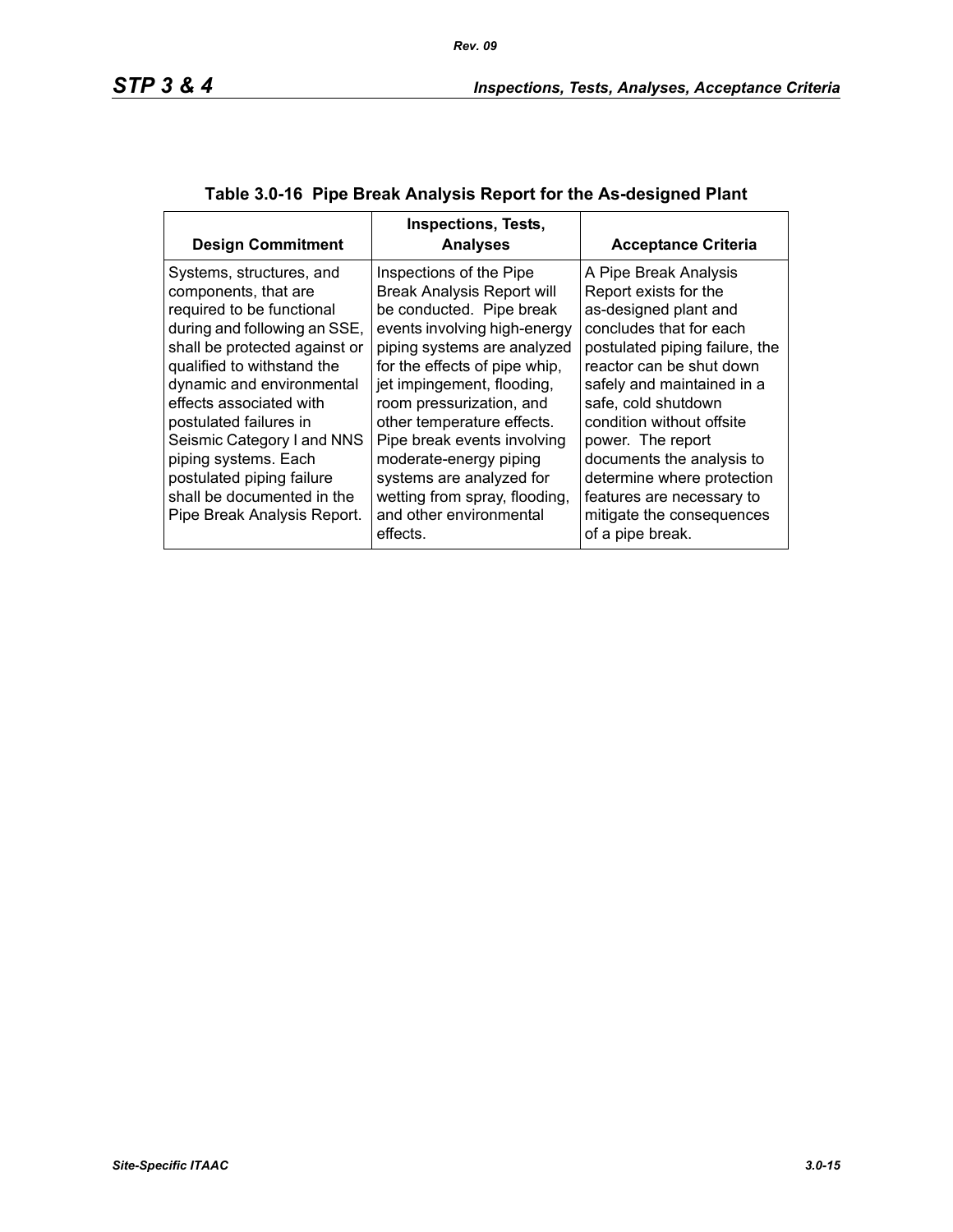| <b>Design Commitment</b>                                                                                                                                                                                                                                        | <b>Inspections, Tests,</b><br><b>Analyses</b>                                                                                                                                                                               | <b>Acceptance Criteria</b>                                                                                                                                                                                                    |
|-----------------------------------------------------------------------------------------------------------------------------------------------------------------------------------------------------------------------------------------------------------------|-----------------------------------------------------------------------------------------------------------------------------------------------------------------------------------------------------------------------------|-------------------------------------------------------------------------------------------------------------------------------------------------------------------------------------------------------------------------------|
| 1. (a) The Diesel Generator<br>Fuel Oil Storage Vaults are<br>classified as Seismic<br>Category I. These vaults are<br>designed and constructed to<br>accommodate the dynamic<br>and static loading conditions<br>associated with the various<br>loads and load | 1. (a) A structural analysis<br>will be performed to<br>reconcile as built data with<br>the structural design basis<br>as defined in the Design<br>Requirement.<br>1. (b) An inspection of the<br>vaults will be performed. | 1. (a) A structural analysis<br>report exists which<br>concludes that the as-built<br>Diesel Generator Fuel Oil<br>Storage Vaults are able to<br>withstand the design basis<br>loads as defined in the<br>Design Requirement. |
| combinations which form<br>the structural design basis.<br>The loads are those<br>associated with:                                                                                                                                                              |                                                                                                                                                                                                                             | 1. (b) The vaults have no<br>unprotected openings that<br>would permit external<br>flooding to penetrate into<br>the vaults.                                                                                                  |
| i. Natural phenomena-wind,<br>floods, tornadoes (including<br>tornado missiles),<br>hurricanes (including<br>hurricane missiles),<br>earthquakes, rain and snow.                                                                                                |                                                                                                                                                                                                                             |                                                                                                                                                                                                                               |
| ii. Internal events-floods,<br>pipe breaks and missiles.                                                                                                                                                                                                        |                                                                                                                                                                                                                             |                                                                                                                                                                                                                               |
| iii. Normal plant<br>operation-live loads, dead<br>loads and temperature<br>effects.                                                                                                                                                                            |                                                                                                                                                                                                                             |                                                                                                                                                                                                                               |
| 1. (b) Any access opening in<br>the vaults below the flood<br>level will be protected from<br>external flooding with flood<br>protection features.                                                                                                              |                                                                                                                                                                                                                             |                                                                                                                                                                                                                               |

# **Table 3.0-17 Diesel Generator Fuel Oil Storage Vaults**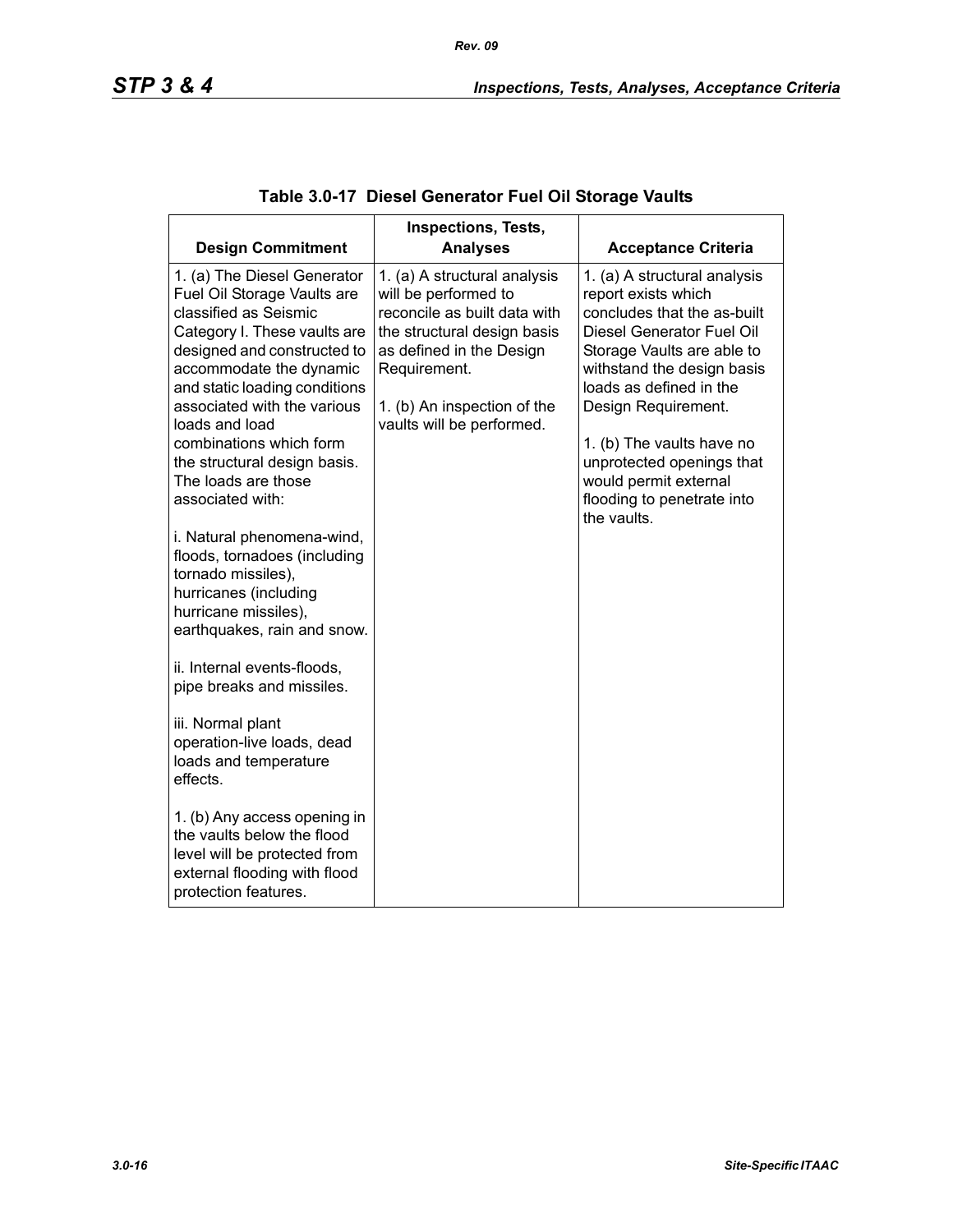| <b>Design Commitment</b>                                                                                                               | <b>Inspections, Tests,</b><br><b>Analyses</b>                                                                                                                         | <b>Acceptance Criteria</b>                                                                                                                                                                            |
|----------------------------------------------------------------------------------------------------------------------------------------|-----------------------------------------------------------------------------------------------------------------------------------------------------------------------|-------------------------------------------------------------------------------------------------------------------------------------------------------------------------------------------------------|
| 1. For the dynamic analysis<br>of the Main Steam Lines<br>(MSL) in the Turbine<br>Building (TB), the dynamic<br>inputs are as follows: | 1. A dynamic analysis of the<br>TB will be performed to<br>generate in-structure<br>response spectra which<br>are compared to the<br>following MSL dynamic<br>inputs: | 1. A report exists that<br>concludes that the TB<br>in-structure response<br>spectra for MSL dynamic<br>analysis are bounded by<br>the dynamic input<br>requirements for the MSL<br>dynamic analysis: |
| a, for locations on the                                                                                                                | a, for locations on the                                                                                                                                               | a, for locations on the                                                                                                                                                                               |
| basemat, the amplified                                                                                                                 | basemat, the amplified                                                                                                                                                | basemat, the amplified                                                                                                                                                                                |
| response spectra                                                                                                                       | response spectra                                                                                                                                                      | response spectra                                                                                                                                                                                      |
| (ARS) shall be two                                                                                                                     | (ARS) shall be two                                                                                                                                                    | (ARS) shall be two                                                                                                                                                                                    |
| times the ARS shown                                                                                                                    | times the ARS shown                                                                                                                                                   | times the ARS shown                                                                                                                                                                                   |
| in Tier 1 Figures 5.0a                                                                                                                 | in Tier 1 Figures 5.0a                                                                                                                                                | in Tier 1 Figures 5.0a                                                                                                                                                                                |
| and $5.0b$ .                                                                                                                           | and $5.0b$ .                                                                                                                                                          | and $5.0b$ .                                                                                                                                                                                          |
| b, for locations at either                                                                                                             | b, for locations at either                                                                                                                                            | b. for locations at either                                                                                                                                                                            |
| the operating or turbine                                                                                                               | the operating or turbine                                                                                                                                              | the operating or turbine                                                                                                                                                                              |
| deck level, the ARS                                                                                                                    | deck level, the ARS                                                                                                                                                   | deck level, the ARS                                                                                                                                                                                   |
| shall be the same as                                                                                                                   | shall be the same as                                                                                                                                                  | shall be the same as                                                                                                                                                                                  |
| used at the reactor                                                                                                                    | used at the reactor                                                                                                                                                   | used at the reactor                                                                                                                                                                                   |
| building end of the                                                                                                                    | building end of the                                                                                                                                                   | building end of the                                                                                                                                                                                   |
| main steam tunnel.                                                                                                                     | main steam tunnel.                                                                                                                                                    | main steam tunnel.                                                                                                                                                                                    |

# **Table 3.0-18 Main Steam Lines Dynamic Analysis**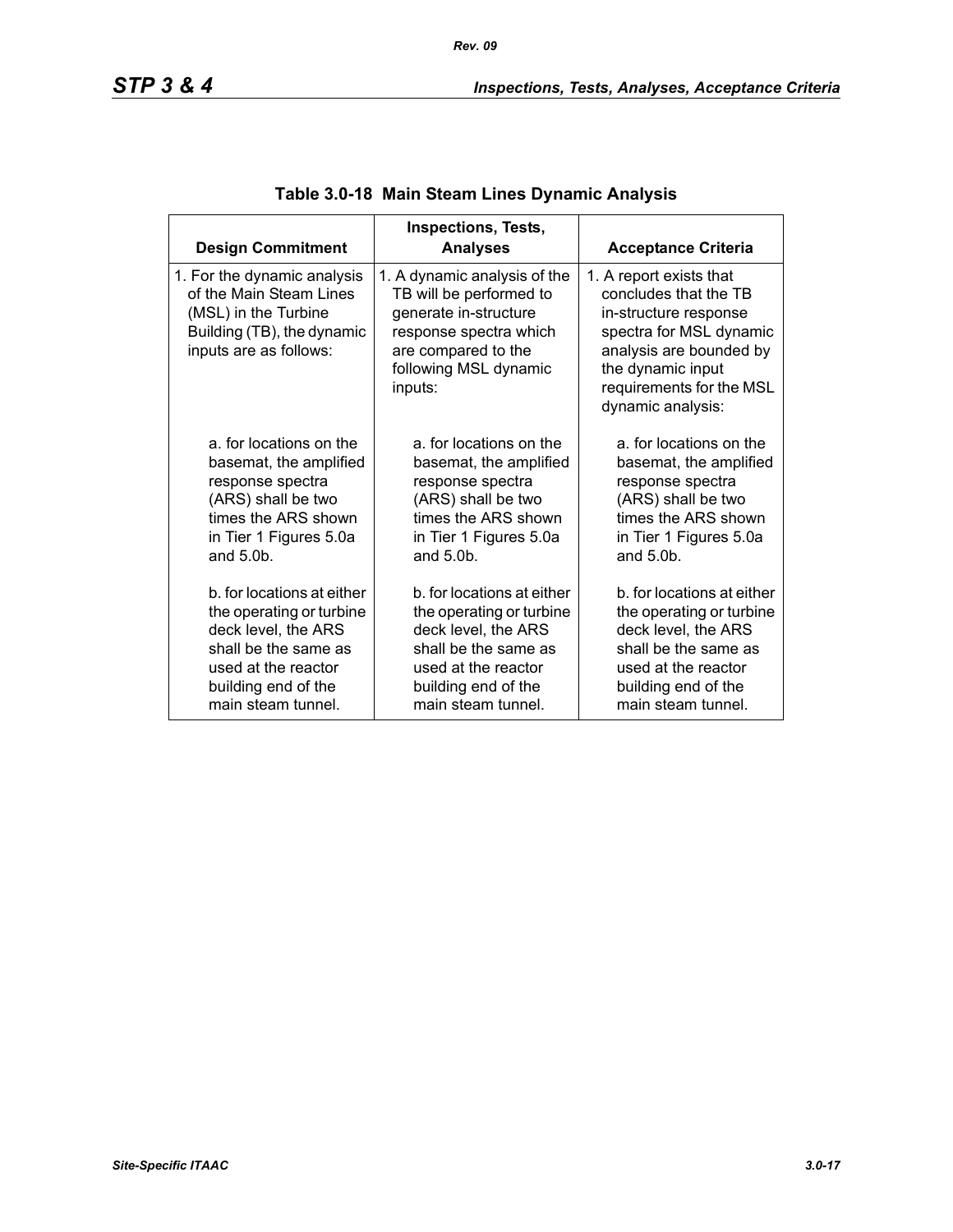| <b>Design Commitment</b>                                                                                                                                                                                                           | <b>Inspections, Tests, Analyses</b>                                                                                                                       | <b>Acceptance Criteria</b>                                                                                                                                                                                                                                                                                                                                                                                                                                                                                                                                                                                                                                                                                                                                       |  |
|------------------------------------------------------------------------------------------------------------------------------------------------------------------------------------------------------------------------------------|-----------------------------------------------------------------------------------------------------------------------------------------------------------|------------------------------------------------------------------------------------------------------------------------------------------------------------------------------------------------------------------------------------------------------------------------------------------------------------------------------------------------------------------------------------------------------------------------------------------------------------------------------------------------------------------------------------------------------------------------------------------------------------------------------------------------------------------------------------------------------------------------------------------------------------------|--|
| Failure of non-Seismic<br>Category I SSCs located within<br>a Seismic Category I structure<br>will not impair the ability of the<br>Seismic Category I SSCs<br>within that structure to perform<br>their intended safety function. | a. A Seismic II/I Interaction<br>analysis will be performed.                                                                                              | a. A Seismic II/I Interaction<br>analysis report exists that<br>concludes that failure of<br>non-Seismic Category I SSCs<br>located within a Seismic<br>Category I structure will not<br>impair the ability of the<br>Seismic Category I SSCs<br>within that structure to perform<br>their intended safety function<br>by one of the following criteria:<br>• The failing non-Seismic<br>Category I SSC will not<br>strike the Seismic Category<br>ISSC.<br>• The intended safety function<br>of the Seismic Category I<br>SSC is not impaired as a<br>result of impact from the<br>non- Seismic Category I<br>SSC.<br>• The non-Seismic Category I<br>SSC is designed to prevent<br>its failure (i.e. maintain<br>structural integrity) under<br>SSE condition. |  |
|                                                                                                                                                                                                                                    | b. Inspection of as-built plant<br>will be performed to confirm<br>that the configuration is<br>consistent with the Seismic II/I<br>Interaction analysis. | b. As-built configuration is<br>consistent with the Seismic II/I<br>Interaction analysis.<br>Reconciliation of deviations<br>from the Seismic II/I<br>Interaction analysis has been<br>performed to conclude that<br>these deviations will not impair<br>the ability of the Seismic<br>Category I SSCs to perform<br>their intended safety function.                                                                                                                                                                                                                                                                                                                                                                                                             |  |

### **Table 3.0-19 Seismic II/I Interaction**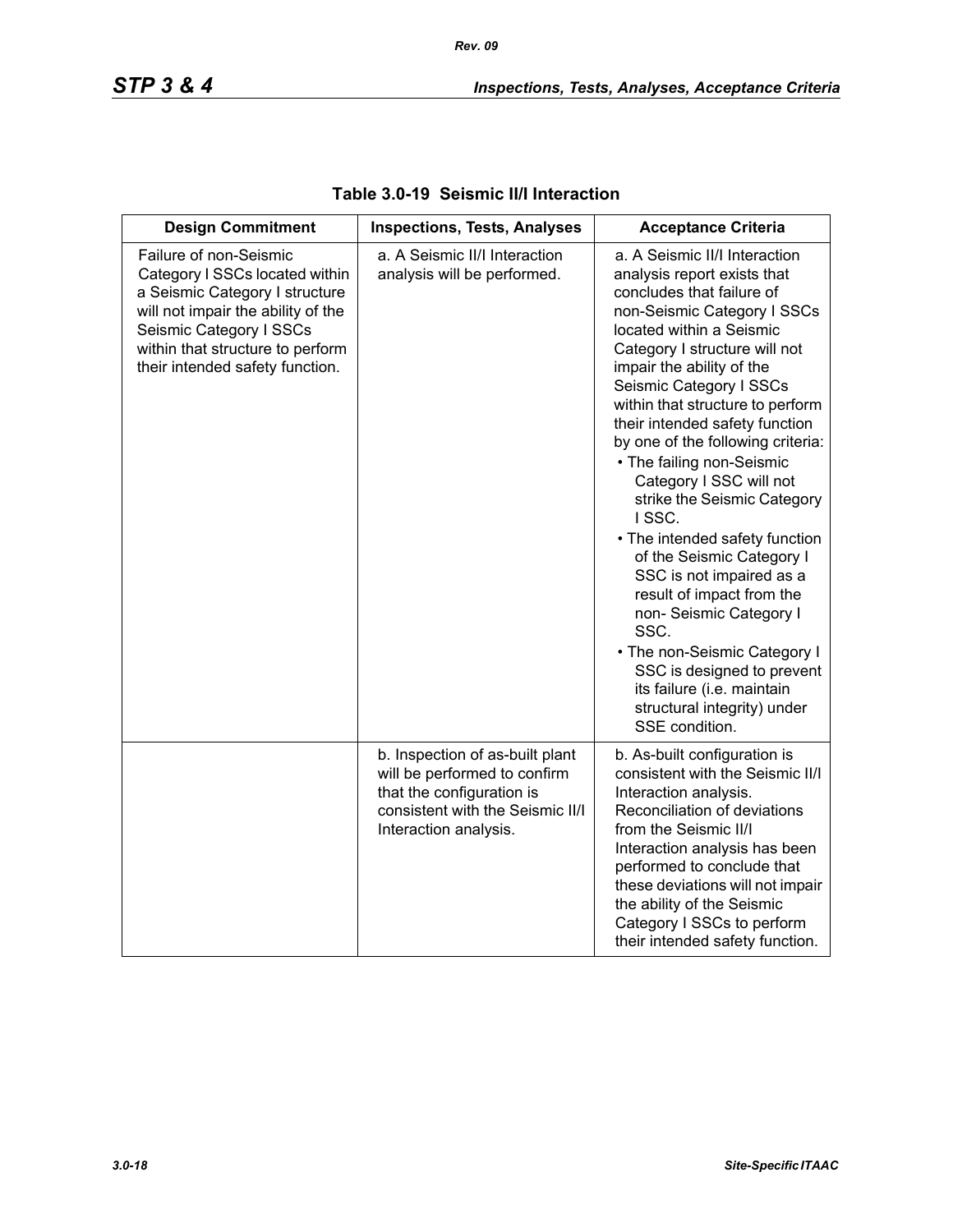| <b>Design Commitment</b>                                                                                                                                          | <b>Inspections, Tests, Analyses</b>                                                                                                                                                                   | <b>Acceptance Criteria</b>                                                                                                                                                                                    |
|-------------------------------------------------------------------------------------------------------------------------------------------------------------------|-------------------------------------------------------------------------------------------------------------------------------------------------------------------------------------------------------|---------------------------------------------------------------------------------------------------------------------------------------------------------------------------------------------------------------|
| 1. The trip signals from the two<br>turbine electrical overspeed<br>protection trip functions are<br>isolated from, and independent<br>of, each other.            | 1. Inspections will be performed<br>verifying that the two turbine<br>electrical overspeed protection<br>functions have diverse<br>hardware and<br>software/firmware.                                 | 1. A report exists and concludes<br>that the two electrical<br>overspeed protection functions<br>have diverse hardware and<br>software/firmware that are<br>isolated from, and independent<br>of, each other. |
| 2. The trip signals from the<br>emergency overspeed<br>protection trip function are<br>separate from the control<br>signals from the normal speed<br>controllers. | 2. Inspections will be performed<br>verifying that the emergency<br>overspeed protection function<br>is implemented in trip<br>controllers that are separate<br>from the normal speed<br>controllers. | 2. A report exists and concludes<br>that the emergency overspeed<br>protection function is<br>implemented in trip controllers<br>that are separate from the<br>normal speed controllers.                      |

| <b>Design Requirement</b>                                                                                                                                                                                                                                                                                                                                                                                                                                                                                       | <b>Inspections, Tests, Analyses</b>                                                                                                                                                                 | <b>Acceptance Criteria</b>                                                                                                                                                                           |  |
|-----------------------------------------------------------------------------------------------------------------------------------------------------------------------------------------------------------------------------------------------------------------------------------------------------------------------------------------------------------------------------------------------------------------------------------------------------------------------------------------------------------------|-----------------------------------------------------------------------------------------------------------------------------------------------------------------------------------------------------|------------------------------------------------------------------------------------------------------------------------------------------------------------------------------------------------------|--|
| The lateral load resisting system<br>in the Turbine Building is<br>designed to remain elastic under<br>the extreme environmental loads<br>to prevent the Building from<br>impacting the adjacent Control<br>Building. The extreme<br>environmental loads include the<br>SSE, tornado wind, and tornado<br>missile parameters described in<br>Tier 1, Table 5.0; hurricane wind<br>and hurricane missile parameters;<br>and the loads associated with the<br>breach of the Main Cooling<br>Reservoir Embankment. | a. A structural analysis will be<br>performed to confirm that the<br>lateral load resisting system of<br>the Turbine Building, as<br>designed and constructed,<br>meets the Design<br>Requirements. | a. A structural analysis report<br>exists which concludes that the<br>lateral load resisting system of<br>the Turbine Building, as<br>designed and constructed,<br>meets the Design<br>Requirements. |  |
|                                                                                                                                                                                                                                                                                                                                                                                                                                                                                                                 | b. Inspection of as-built Turbine<br>Building will be performed to<br>confirm that the configuration<br>is consistent with the design.                                                              | b. As-built configuration is<br>consistent with the design.                                                                                                                                          |  |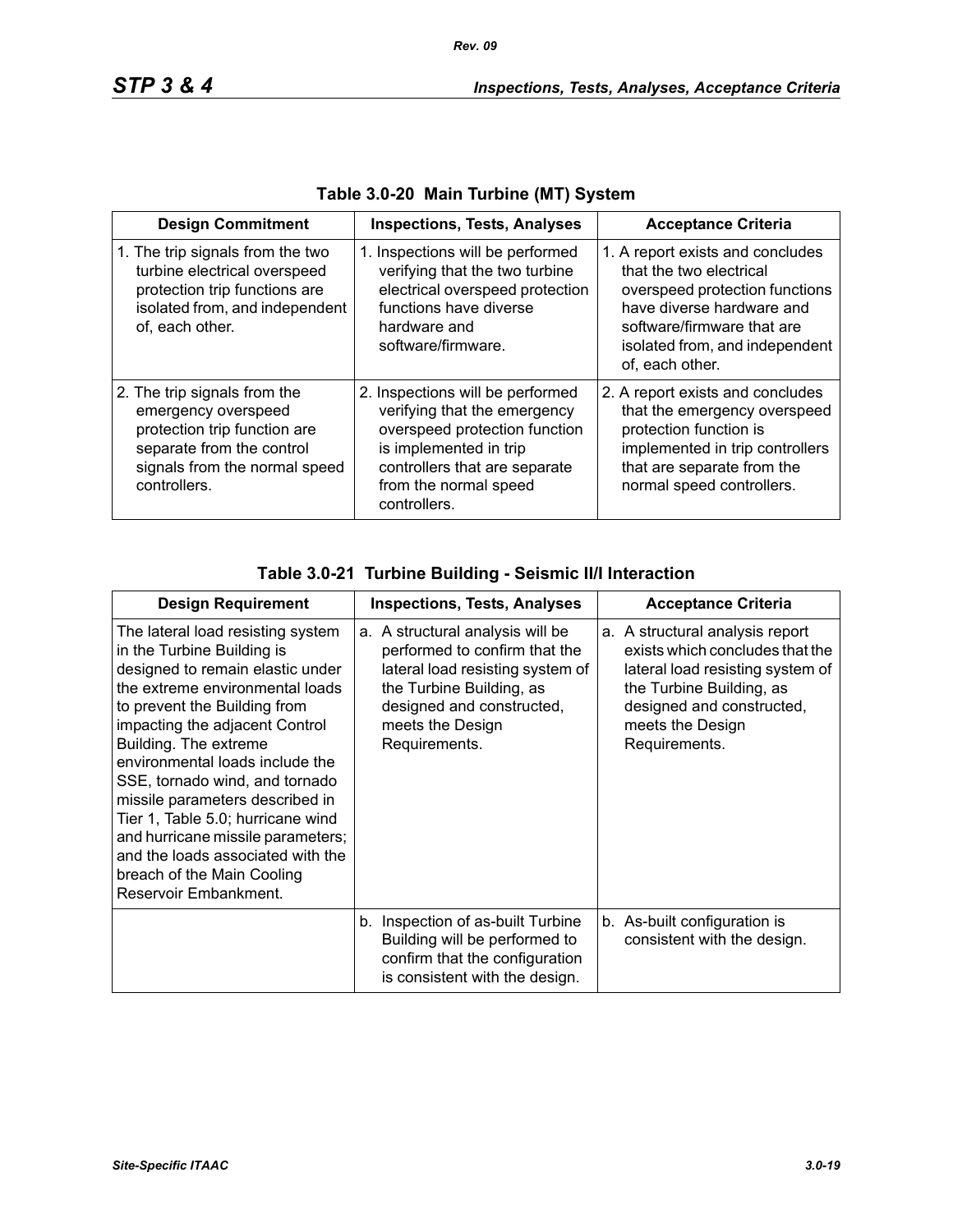| <b>Design Requirement</b>                                                                                                                                                                                                                                                                                                                                                                                                                                                                                                              | <b>Inspections, Tests, Analyses</b>                                                                                                                                                                 | <b>Acceptance Criteria</b>                                                                                                                                                                           |  |
|----------------------------------------------------------------------------------------------------------------------------------------------------------------------------------------------------------------------------------------------------------------------------------------------------------------------------------------------------------------------------------------------------------------------------------------------------------------------------------------------------------------------------------------|-----------------------------------------------------------------------------------------------------------------------------------------------------------------------------------------------------|------------------------------------------------------------------------------------------------------------------------------------------------------------------------------------------------------|--|
| The lateral load resisting system<br>in the Service Building is<br>designed to remain elastic under<br>the extreme environmental loads<br>to prevent the Building from<br>impacting the adjacent Reactor<br>and Control Buildings. The<br>extreme environmental loads<br>include the SSE, tornado wind,<br>and tornado missile parameters<br>described in Tier 1, Table 5.0;<br>hurricane wind and hurricane<br>missile parameters; and the loads<br>associated with the breach of the<br><b>Main Cooling Reservoir</b><br>Embankment. | a. A structural analysis will be<br>performed to confirm that the<br>lateral load resisting system of<br>the Service Building, as<br>designed and constructed,<br>meets the Design<br>Requirements. | a. A structural analysis report<br>exists which concludes that the<br>lateral load resisting system of<br>the Service Building, as<br>designed and constructed,<br>meets the Design<br>Requirements. |  |
|                                                                                                                                                                                                                                                                                                                                                                                                                                                                                                                                        | b. Inspection of as-built Service<br>Building will be performed to<br>confirm that the configuration<br>is consistent with the design.                                                              | b. As-built configuration is<br>consistent with the design.                                                                                                                                          |  |

### **Table 3.0-23 Radwaste Building - Seismic II/I Interaction**

| <b>Design Requirement</b>                                                                                                                                                                                                                                                                                                                                                                                                                                                                                        | <b>Inspections, Tests, Analyses</b>                                                                                                                                                                  | <b>Acceptance Criteria</b>                                                                                                                                                                            |  |
|------------------------------------------------------------------------------------------------------------------------------------------------------------------------------------------------------------------------------------------------------------------------------------------------------------------------------------------------------------------------------------------------------------------------------------------------------------------------------------------------------------------|------------------------------------------------------------------------------------------------------------------------------------------------------------------------------------------------------|-------------------------------------------------------------------------------------------------------------------------------------------------------------------------------------------------------|--|
| The lateral load resisting system<br>in the Radwaste Building is<br>designed to remain elastic under<br>the extreme environmental loads<br>to prevent the Building from<br>impacting the adjacent Reactor<br>Building. The extreme<br>environmental loads include the<br>SSE, tornado wind, and tornado<br>missile parameters described in<br>Tier 1, Table 5.0; hurricane wind<br>and hurricane missile parameters;<br>and the loads associated with the<br>breach of the Main Cooling<br>Reservoir Embankment. | a. A structural analysis will be<br>performed to confirm that the<br>lateral load resisting system of<br>the Radwaste Building, as<br>designed and constructed,<br>meets the Design<br>Requirements. | a. A structural analysis report<br>exists which concludes that the<br>lateral load resisting system of<br>the Radwaste Building, as<br>designed and constructed,<br>meets the Design<br>Requirements. |  |
|                                                                                                                                                                                                                                                                                                                                                                                                                                                                                                                  | Inspection of as-built<br>b.<br>Radwaste Building will be<br>performed to confirm that the<br>configuration is consistent with<br>the design.                                                        | b. As-built configuration is<br>consistent with the design.                                                                                                                                           |  |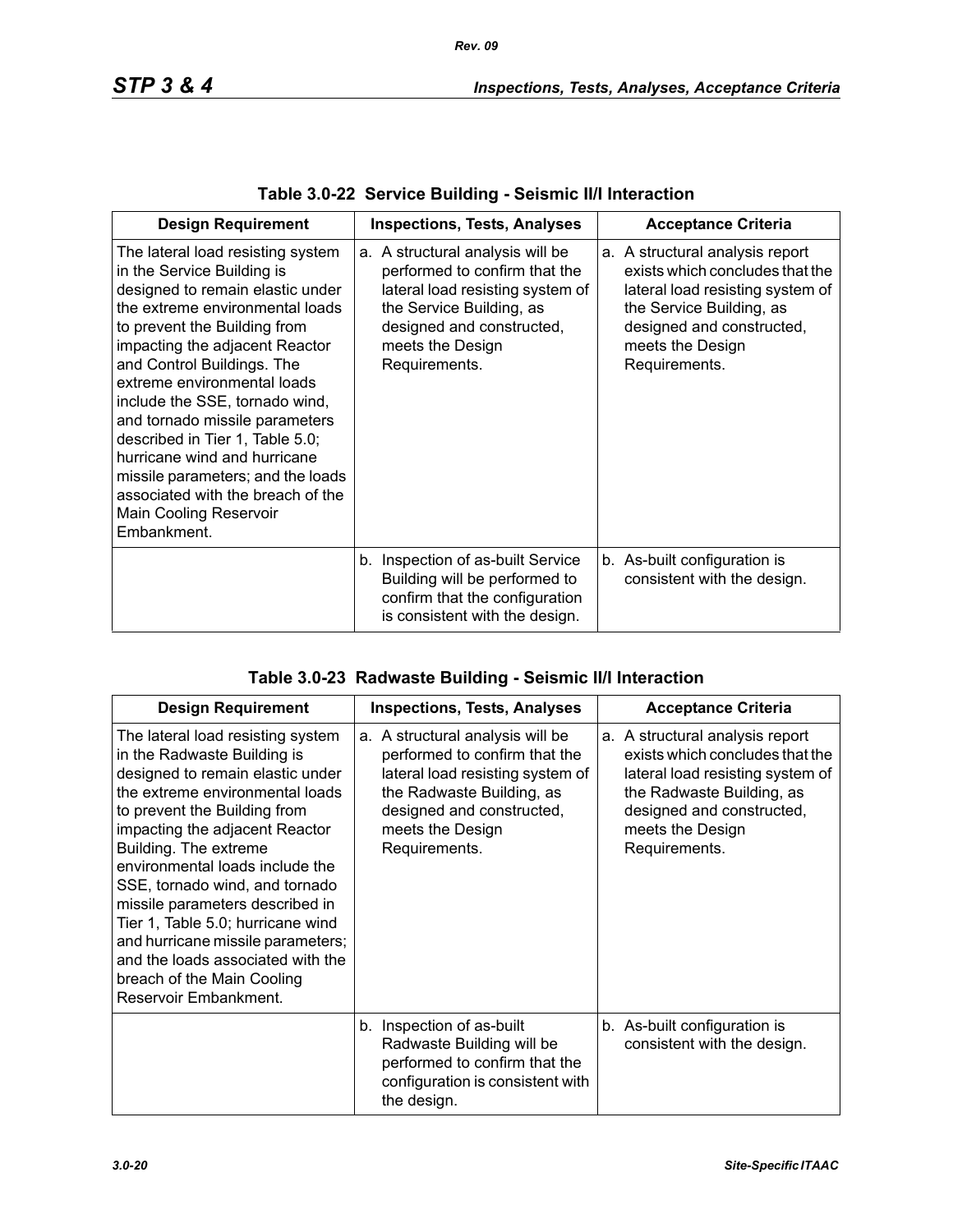| <b>Design Requirement</b>                                                                                                                                                                                                                                                                                                                                                                                                                                                                                             | <b>Inspections, Tests, Analyses</b>                                                                                                                                                                       | <b>Acceptance Criteria</b>                                                                                                                                                                                 |  |
|-----------------------------------------------------------------------------------------------------------------------------------------------------------------------------------------------------------------------------------------------------------------------------------------------------------------------------------------------------------------------------------------------------------------------------------------------------------------------------------------------------------------------|-----------------------------------------------------------------------------------------------------------------------------------------------------------------------------------------------------------|------------------------------------------------------------------------------------------------------------------------------------------------------------------------------------------------------------|--|
| The lateral load resisting system<br>in the Control Building Annex is<br>designed to remain elastic under<br>the extreme environmental loads<br>to prevent the Building from<br>impacting the adjacent Control<br>Building. The extreme<br>environmental loads include the<br>SSE, tornado wind, and tornado<br>missile parameters described in<br>Tier 1, Table 5.0; hurricane wind<br>and hurricane missile parameters;<br>and the loads associated with the<br>breach of the Main Cooling<br>Reservoir Embankment. | a. A structural analysis will be<br>performed to confirm that the<br>lateral load resisting system of<br>the Control Building Annex, as<br>designed and constructed,<br>meets the Design<br>Requirements. | a. A structural analysis report<br>exists which concludes that the<br>lateral load resisting system of<br>the Control Building Annex, as<br>designed and constructed,<br>meets the Design<br>Requirements. |  |
|                                                                                                                                                                                                                                                                                                                                                                                                                                                                                                                       | b. Inspection of as-built Control<br><b>Building Annex will be</b><br>performed to confirm that the<br>configuration is consistent with<br>the design.                                                    | b. As-built configuration is<br>consistent with the design.                                                                                                                                                |  |

|  |  | Table 3.0-24 Control Building Annex - Seismic II/I Interaction |  |  |  |
|--|--|----------------------------------------------------------------|--|--|--|
|--|--|----------------------------------------------------------------|--|--|--|

| <b>Design Requirement</b>                                                                                                                                                                                                        | <b>Inspections, Tests, Analyses</b>                                                                                                  | <b>Acceptance Criteria</b>                                                                                                                                                                                  |
|----------------------------------------------------------------------------------------------------------------------------------------------------------------------------------------------------------------------------------|--------------------------------------------------------------------------------------------------------------------------------------|-------------------------------------------------------------------------------------------------------------------------------------------------------------------------------------------------------------|
| The Reactor Building and the<br>Diesel Generator Fuel Oil Tunnels<br>(DGFOT) are designed and<br>constructed to withstand the loads<br>due to site-specific hurricane wind   the Design Requirements.<br>and hurricane missiles. | A structural analysis of the as-<br>built Reactor Building and<br>DGFOT will be performed which<br>reconciles the as-built data with | A structural analysis report exists<br>which concludes that the as-built<br>Reactor Building and DGFOT are<br>able to withstand the loads due to<br>site-specific hurricane wind and<br>hurricane missiles. |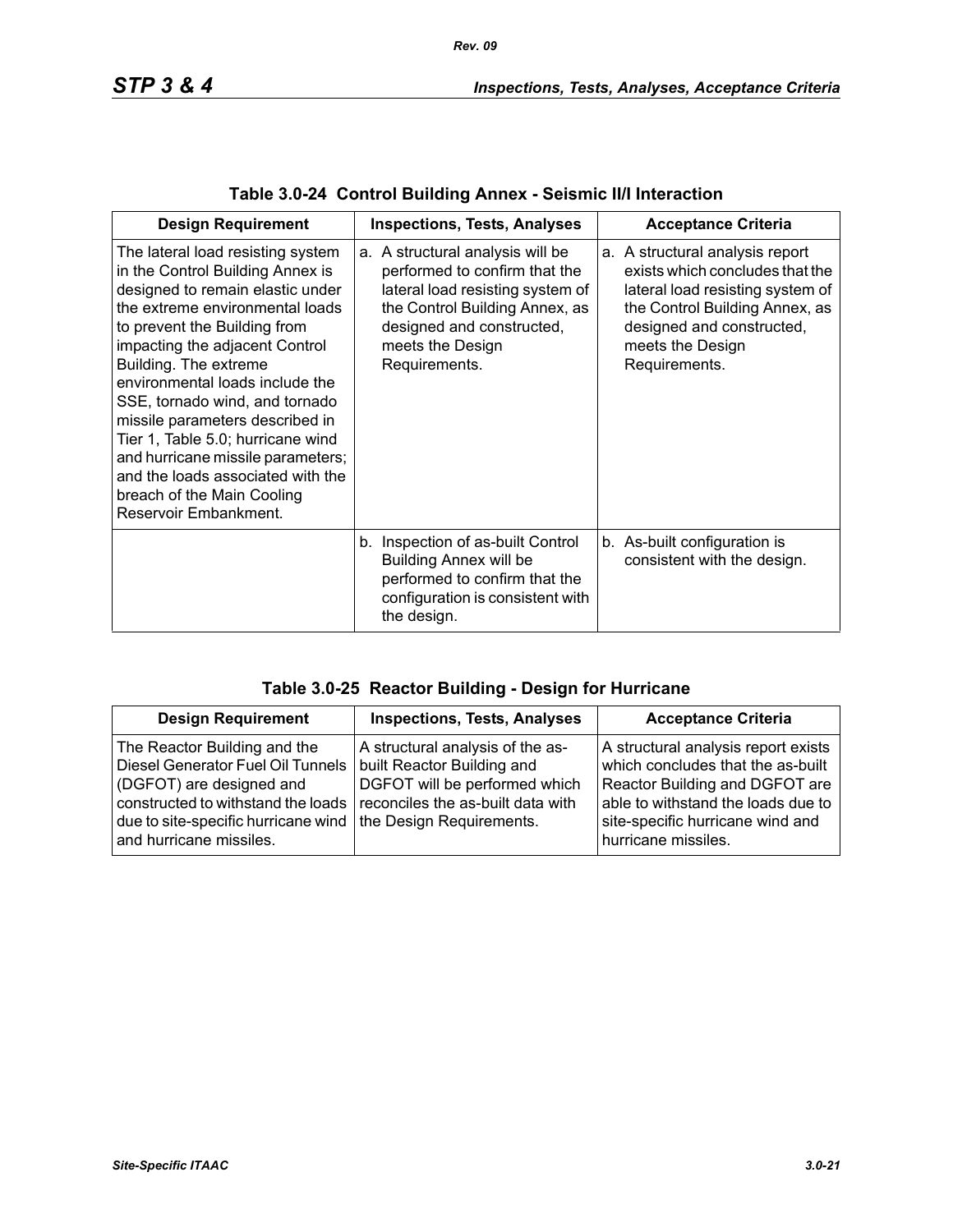|  |  | Table 3.0-26 Control Building - Design for Hurricane |
|--|--|------------------------------------------------------|
|--|--|------------------------------------------------------|

| <b>Design Requirement</b>                                                                                                                       | <b>Inspections, Tests, Analyses</b>                                                                                                                    | <b>Acceptance Criteria</b>                                                                                                                                                                        |
|-------------------------------------------------------------------------------------------------------------------------------------------------|--------------------------------------------------------------------------------------------------------------------------------------------------------|---------------------------------------------------------------------------------------------------------------------------------------------------------------------------------------------------|
| The Control Building is designed<br>and constructed to withstand the<br>loads due to site-specific<br>hurricane wind and hurricane<br>missiles. | A structural analysis of the as-<br>built Control Building will be<br>performed which reconciles the<br>as-built data with the Design<br>Requirements. | A structural analysis report exists<br>which concludes that the as-built<br>Control Building is able to<br>withstand the loads due to site-<br>specific hurricane wind and<br>hurricane missiles. |

| Table 3.0-27 Reactor Building Stack - Category II/I Design for Hurricane |  |
|--------------------------------------------------------------------------|--|
|                                                                          |  |

| <b>Design Requirement</b>                                                                                                                                                                                                | <b>Inspections, Tests, Analyses</b>                                                                                                                          | <b>Acceptance Criteria</b>                                                                                                                                                                                                                                         |
|--------------------------------------------------------------------------------------------------------------------------------------------------------------------------------------------------------------------------|--------------------------------------------------------------------------------------------------------------------------------------------------------------|--------------------------------------------------------------------------------------------------------------------------------------------------------------------------------------------------------------------------------------------------------------------|
| The Reactor Building stack is<br>designed and constructed to<br>withstand the loads due to site-<br>specific hurricane wind and<br>hurricane missiles to prevent it<br>from impacting the Reactor<br>Building structure. | A structural analysis of the as-<br>built Reactor Building stack will be<br>performed which reconciles the<br>as-built data with the Design<br>Requirements. | A structural analysis report exists<br>which concludes that the as-built<br>Reactor Building stack can<br>withstand the loads due to site-<br>specific hurricane wind and<br>hurricane missiles to prevent it<br>from impacting the Reactor<br>Building structure. |

|  |  |  | <b>Table 3.0-28 Spent Fuel Pool Level Instrumentation</b> |
|--|--|--|-----------------------------------------------------------|
|--|--|--|-----------------------------------------------------------|

| <b>Design Requirement</b>                                                                                                                                         | <b>Inspections, Tests, Analyses</b>                                                                                                                                                                          | <b>Acceptance Criteria</b>                                                                                                                                                                                 |
|-------------------------------------------------------------------------------------------------------------------------------------------------------------------|--------------------------------------------------------------------------------------------------------------------------------------------------------------------------------------------------------------|------------------------------------------------------------------------------------------------------------------------------------------------------------------------------------------------------------|
| The Spent Fuel pool level<br>instrumentation channels are<br>properly installed, in the correct<br>locations, and meet all design<br>features in FSAR Appendix 1E | Inspections will be performed to<br>verify that the Spent Fuel Pool<br>level instrument channels are<br>properly installed, in the correct<br>locations, and meet all design<br>features in FSAR Appendix 1E | A report exists that concludes that<br>the Spent Fuel Pool level<br>instrument channels are properly<br>installed, in the correct locations,<br>and meet all design features in<br><b>FSAR Appendix 1E</b> |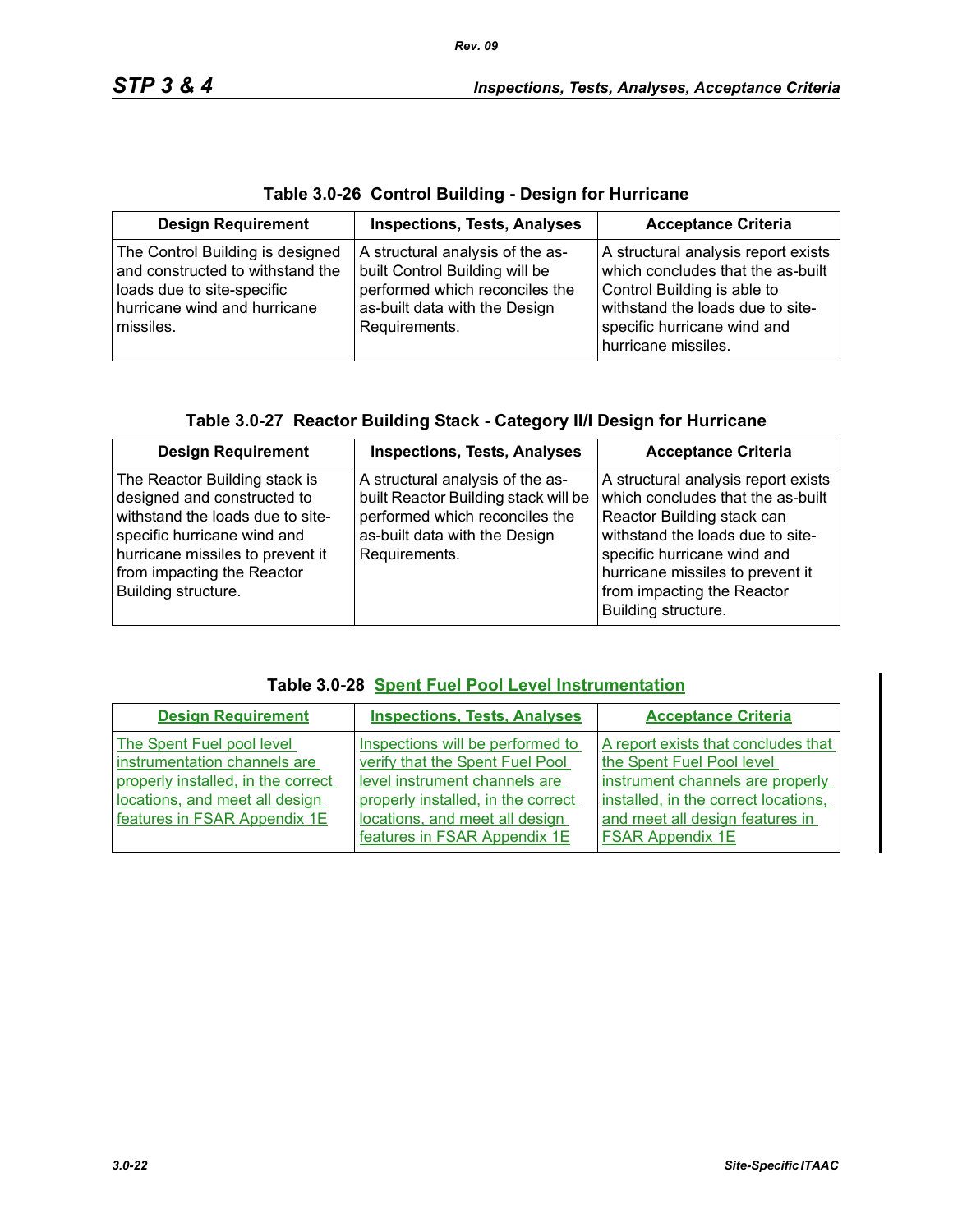

**Figure 3.0-1 UHS and Reactor Service Water System**